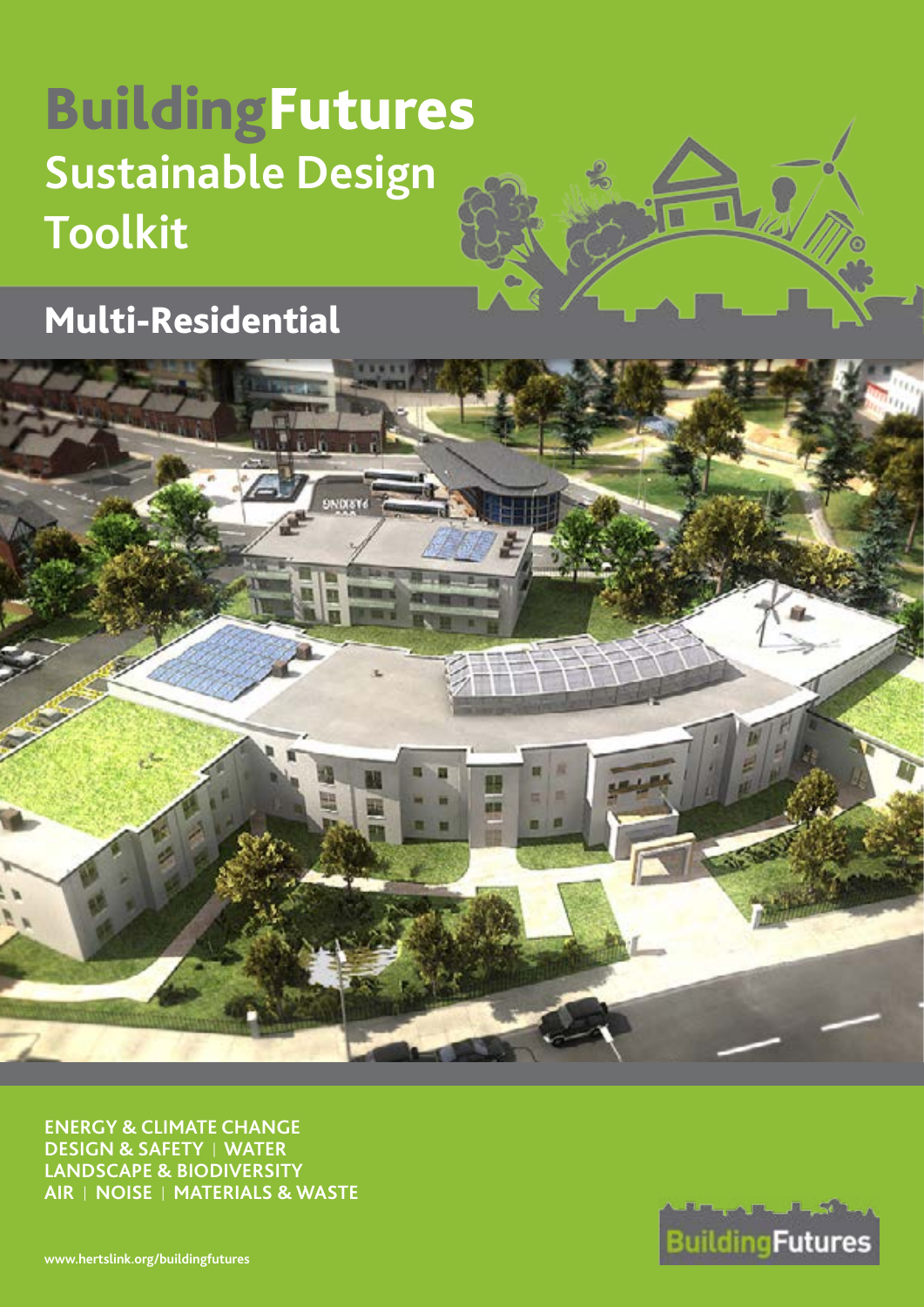

# **Contents**

| <b>Introduction</b> |  |                                                                                                                                      |    |
|---------------------|--|--------------------------------------------------------------------------------------------------------------------------------------|----|
|                     |  | <b>The Building Futures Partnership</b>                                                                                              | 2  |
|                     |  | <b>The Sustainable Design Toolkit</b>                                                                                                | 2  |
|                     |  | <b>How to use the Sustainable Design Toolkit</b>                                                                                     | 3  |
|                     |  |                                                                                                                                      |    |
|                     |  | <b>Design Aims and Outcomes</b>                                                                                                      | 4  |
|                     |  | Your proposal                                                                                                                        | 5  |
|                     |  | <b>Project details</b>                                                                                                               | 5  |
|                     |  | <b>Sustainable Design Summary</b>                                                                                                    | 6  |
|                     |  | <b>Energy &amp; Climate Change</b>                                                                                                   | 7  |
|                     |  | Q1. How will energy demand for heating, lighting and<br>cooling be avoided?                                                          | 7  |
|                     |  | Q2. What energy efficiency solutions will be used to further<br>reduce energy demand?                                                | 8  |
|                     |  | Q3. Where relevant, how will renewable and low carbon<br>energy technologies be integrated into the new<br>development?              | 9  |
|                     |  | Q4. How will the site and building(s) be made resilient to<br>climate change and reduce its contribution to<br>external overheating? | 10 |
|                     |  | <b>Design &amp; Safety</b>                                                                                                           | 11 |
|                     |  | Q1. How will the design promote place making?                                                                                        | 11 |
|                     |  | Q2. How will the development meet changing and<br>different needs of occupiers and users during its<br>lifespan?                     | 12 |
|                     |  | Q3. How will the design promote inclusivity, security<br>and safety?                                                                 | 13 |
|                     |  | Water                                                                                                                                | 14 |
|                     |  | Q1. How will the consumption of water be reduced?                                                                                    | 14 |
|                     |  | Q2. How will surface water runoff from the site and<br>building(s) be managed sustainably?                                           | 15 |
|                     |  |                                                                                                                                      |    |

|     | <b>Landscape &amp; Biodiversity</b>                                                                         | 16 |
|-----|-------------------------------------------------------------------------------------------------------------|----|
|     | Q1. What measures will be taken to create, protect and<br>enhance existing landscape features and habitats? | 16 |
|     | Q2. How will any impacts on landscape and biodiversity<br>be avoided or mitigated?                          | 17 |
|     | Q3. How will the risks of ground instability due to climate<br>change be managed?                           | 18 |
| Air |                                                                                                             | 19 |
|     | Q1. How will air pollutants, dust and other emissions<br>arising from construction be minimised?            | 19 |
|     | Q2. How will good internal air quality be achieved?                                                         | 20 |
|     |                                                                                                             |    |
|     | Noise                                                                                                       | 21 |
|     | Q1. How will construction noise be minimised?                                                               | 21 |
|     | Q2. What noise attenuation measures will be incorporated<br>into the design of the new development?         | 22 |
|     | <b>Materials &amp; Waste</b>                                                                                | 23 |
|     | Q1. What sustainable materials will be used?                                                                | 23 |
|     | Q2. How will the waste hierarchy be embedded into the<br>development's construction and operation?          | 24 |
|     | <b>Next Steps</b>                                                                                           | 25 |

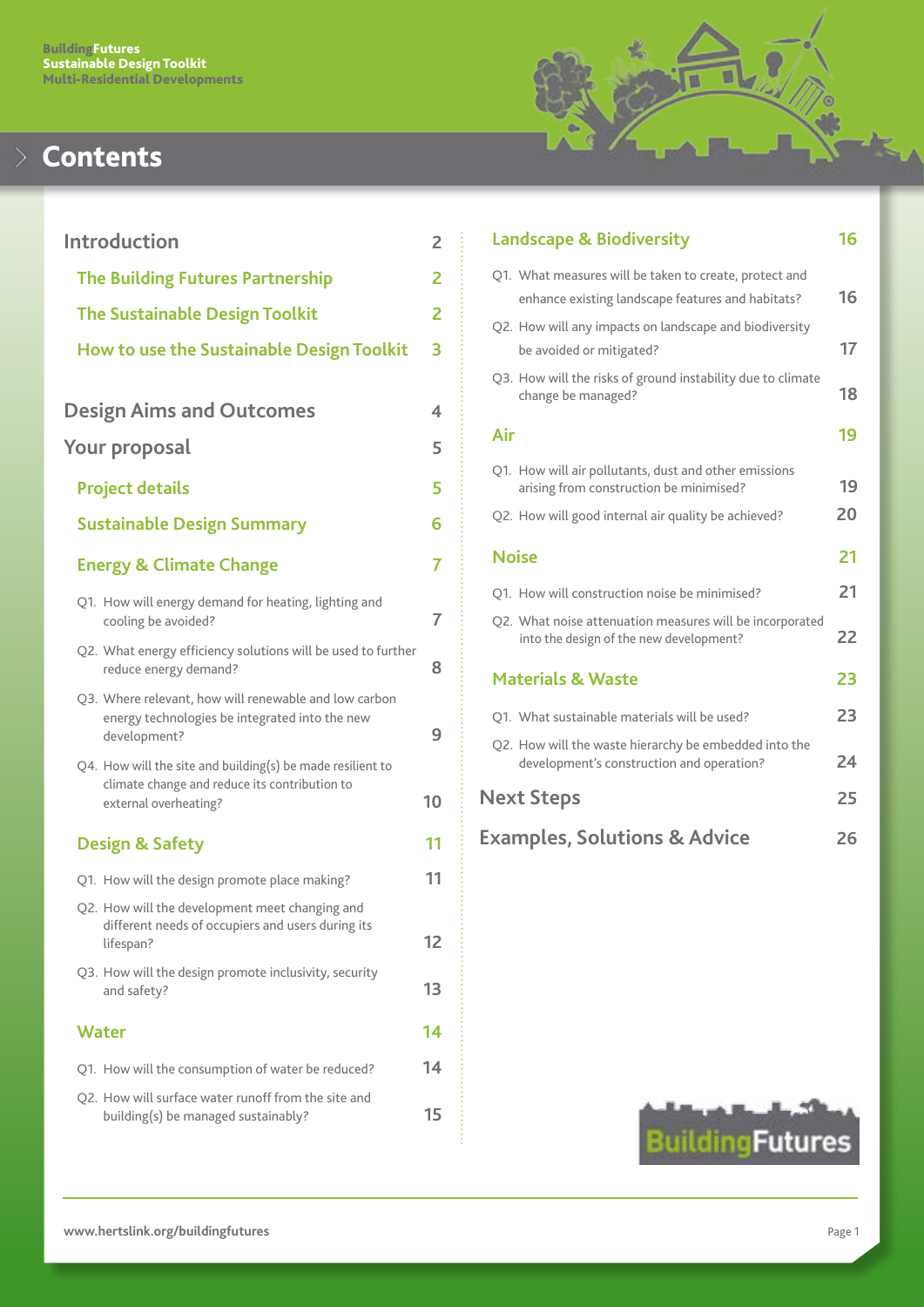

# <span id="page-2-0"></span>Introduction

# **The Building Futures Partnership**

Building Futures is an initiative run in partnership by Hertfordshire's eleven Local Planning Authorities with support from industry groups and stakeholders. Its purpose is to promote sustainable and high quality development through the planning system in Hertfordshire. It currently does this in three ways:

- $\bullet$  Web based guidance for planners, designers, consultants and clients on sustainable design.
- Hertfordshire Building Futures Awards which promotes and rewards high quality and innovative development in the county.
- Hertfordshire Design Review Panel which provides independent and expert design review services for new development in Hertfordshire.

# **The Sustainable Design Toolkit**

Development at all scales brings change to the environment we interact with and rely upon. This change has the capacity to make a sustainable and positive contribution, both today and over the lifetime of the development.

The Sustainable Design Toolkit has been developed by the Building Futures Partnership to improve the communication and understanding of sustainable design so that new development in Hertfordshire achieves sustainable and positive change.

The Sustainable Design Toolkit achieves this by providing a framework of questions and guidance to provoke thought at the early concept stage of development schemes, can structure design and pre-application discussions between stakeholders, and informs design decisions.

The Sustainable Design Toolkit has been shaped by dialogue with built environment professionals and stakeholders in Hertfordshire and the UK, including:

- **Hertfordshire's eleven Local Planning Authorities**
- **Hertfordshire's Local Authority Building Control Group**
- **BRE Global**
- **Town and County Planning Association**
- **Herts & Beds Constructing Excellence Network**
- **University of Hertfordshire**
- **Hertfordshire Design Review Panel**

The Sustainable Design Toolkit has also been widely consulted on to gain feedback from statutory consultees, the development industry, industry agencies and organisations, local civic and community groups, and other stakeholders.

Richard Thake, Executive Member Environment and Community Safety:

*"The toolkit is an exciting addition to the Building Futures initiative and offers a simple framework of questions and engaging advice that places sustainable design and construction at the heart of new development in Hertfordshire. I would strongly advise those involved in bringing forward development in the county to use this valuable toolkit."*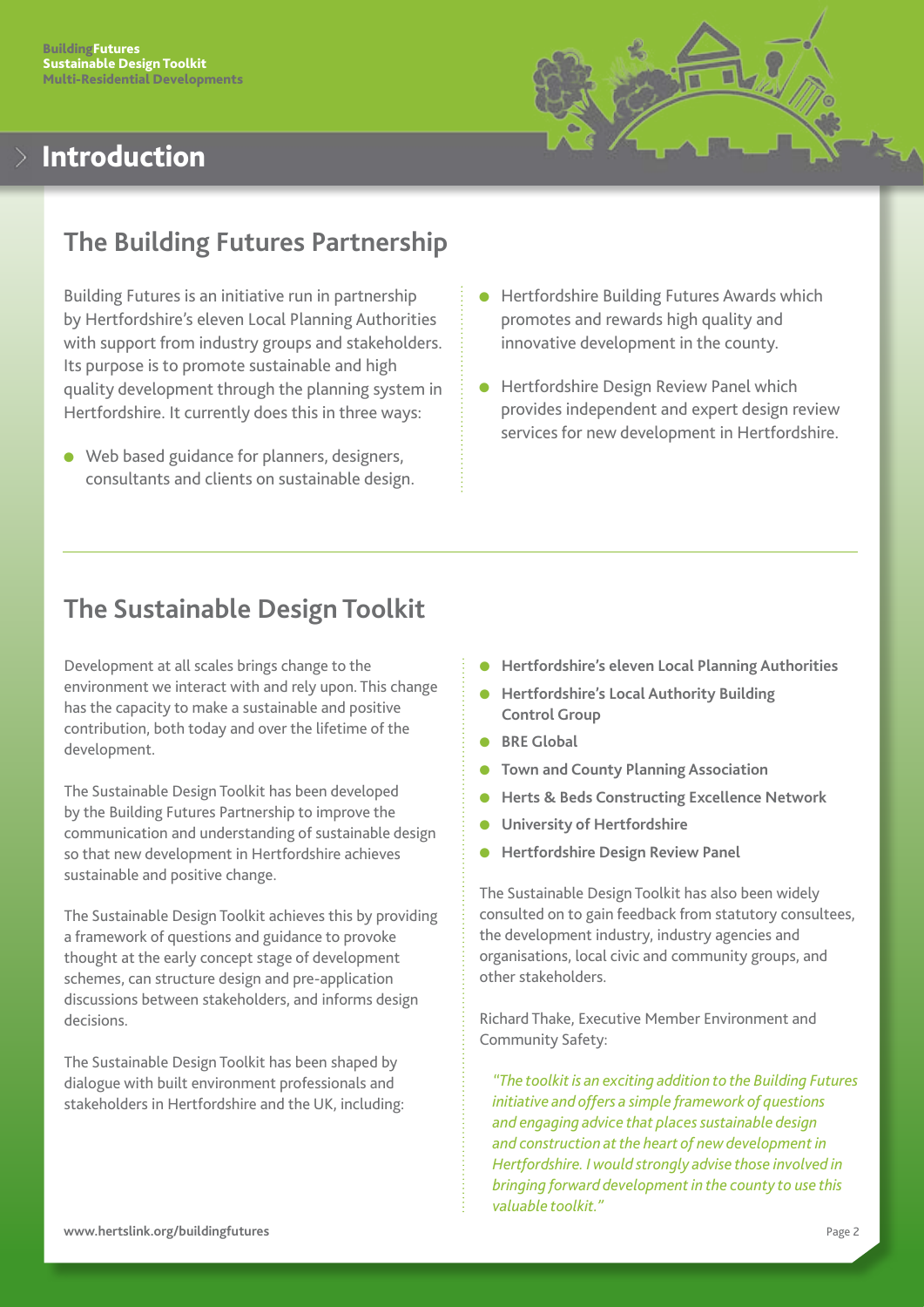# <span id="page-3-0"></span>Introduction



# **How to use the Sustainable Design Toolkit**

The Sustainable Design Toolkit can be used at all stages of the design and planning process, as explained below. The Sustainable Design Toolkit should always be read and used alongside relevant national and local planning policy, and in conjunction with any relevant provisions, standards, targets or other requirements set out in policy and legislation.

## Concept and pre-planning application stage:

Considering the whole range of sustainable design issues at the early stages of a development proposal, through an iterative and integrated design process, typically helps you achieve lasting sustainable development at similar cost.

The Sustainable Design Toolkit supports this by providing a simple yet methodical framework, together with objective and up-to-date design guidance that clients, applicants and the Local Planning Authority can refer to and use when preparing and discussing design solutions.

## Planning application stage:

A clear and consistent method for demonstrating and assessing the sustainable design merits of development proposals is looked-for by both applicants and Local Planning Authorities.

The Sustainable Design Toolkit supports this by providing a simple PDF template that applicants can use to prepare a Sustainable Design Statement that covers all of the necessary design issues in a methodical and integrated fashion. The Sustainable Design Statement can then form part of a planning application (or brief at the early concept/pre-app stage), providing an explanation of the rationale behind the proposed design response.

A Sustainable Design Statement produced using the Sustainable Design Toolkit gives the Local Planning Authority confidence that the applicant has been made



aware of the breadth of sustainable design issues upfront and a level of confidence that relevant sustainable design issues have been considered. The Local Planning Authority can then review the Sustainable Design Statement alongside the guidance contained in the Sustainable Design Toolkit to determine whether those design issues have been adequately addressed, whether the applicant's design rationale is sound, and whether the proposed design solution is appropriate when considered alongside all relevant policies and other material considerations.

## Construction stage:

The Sustainable Design Toolkit also contains guidance that project managers and contractors can use to ensure detrimental impacts are avoided or mitigated during the construction and post-completion phases of developments, for example on protecting and maintaining important habitats during and after construction.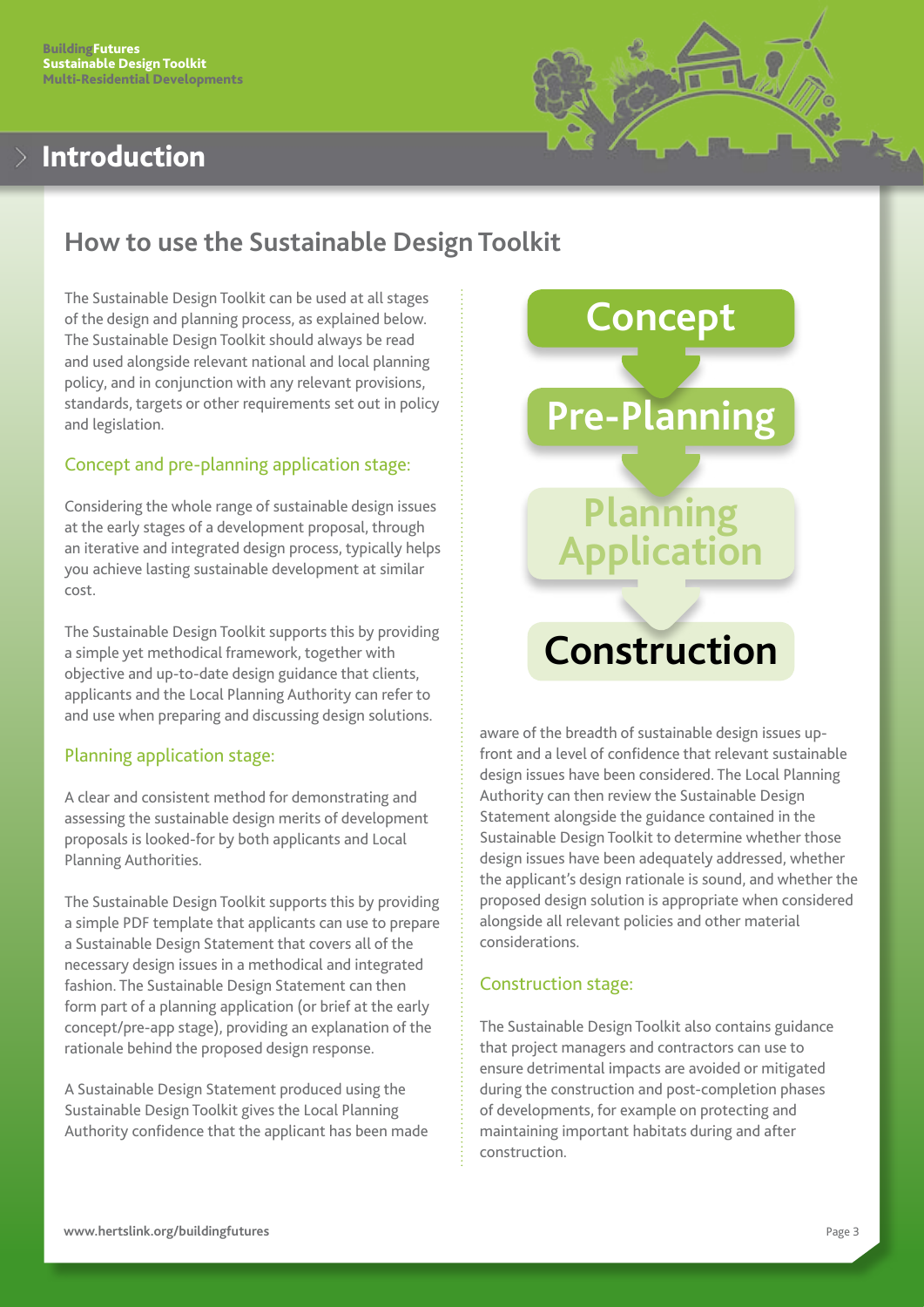# <span id="page-4-0"></span>Design Aims & Outcomes



**Contribute positively to local place and the public realm**

**Remain resilient through changing environmental circumstances Protect and** 

**enhance the local natural environment and ecosystems**

**Accommodate the diverse and changing needs and abilities of households**

**Sustainable and well designed developments should achieve the following aims...**

**Minimise the carbon and ecological footprint of the building and its construction**

**Provide safe and secure homes to live in**

> **Offer pleasant and healthy indoor and outdoor spaces year round for occupants**

**Support active and sustainable lifestyles**

**Enable occupants to use and manage resources sustainably, adopting the hierarchy of avoid, reduce, reuse and** 

**recycle**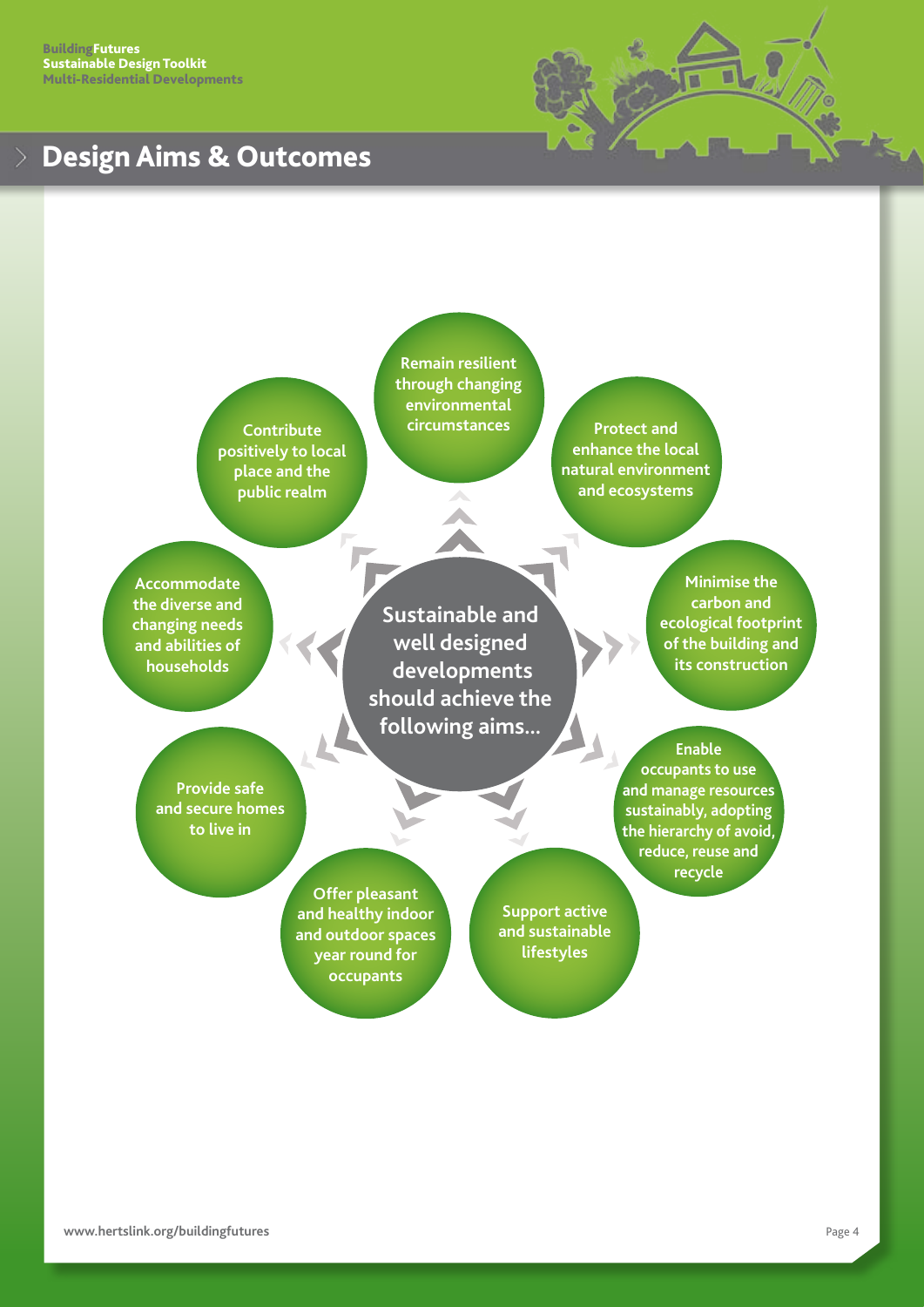

# <span id="page-5-0"></span>Your Development Proposal

# **Project details**

Please work through and complete all the relevant boxes and questions. Once you have completed all sections and relevant questions, click on the button to the right or the buttons on page 25 to save or print your Sustainable Design Statement for use at pre-application or to submit with your planning application. You can save this PDF at any time and return to it later.

Save Sustainable Design Statement



# **Client name Agent name** (if applicable) **Project name/reference Name of other agents/consultants** (if applicable)

### **Address of project**

## **Please provide a brief description of the development**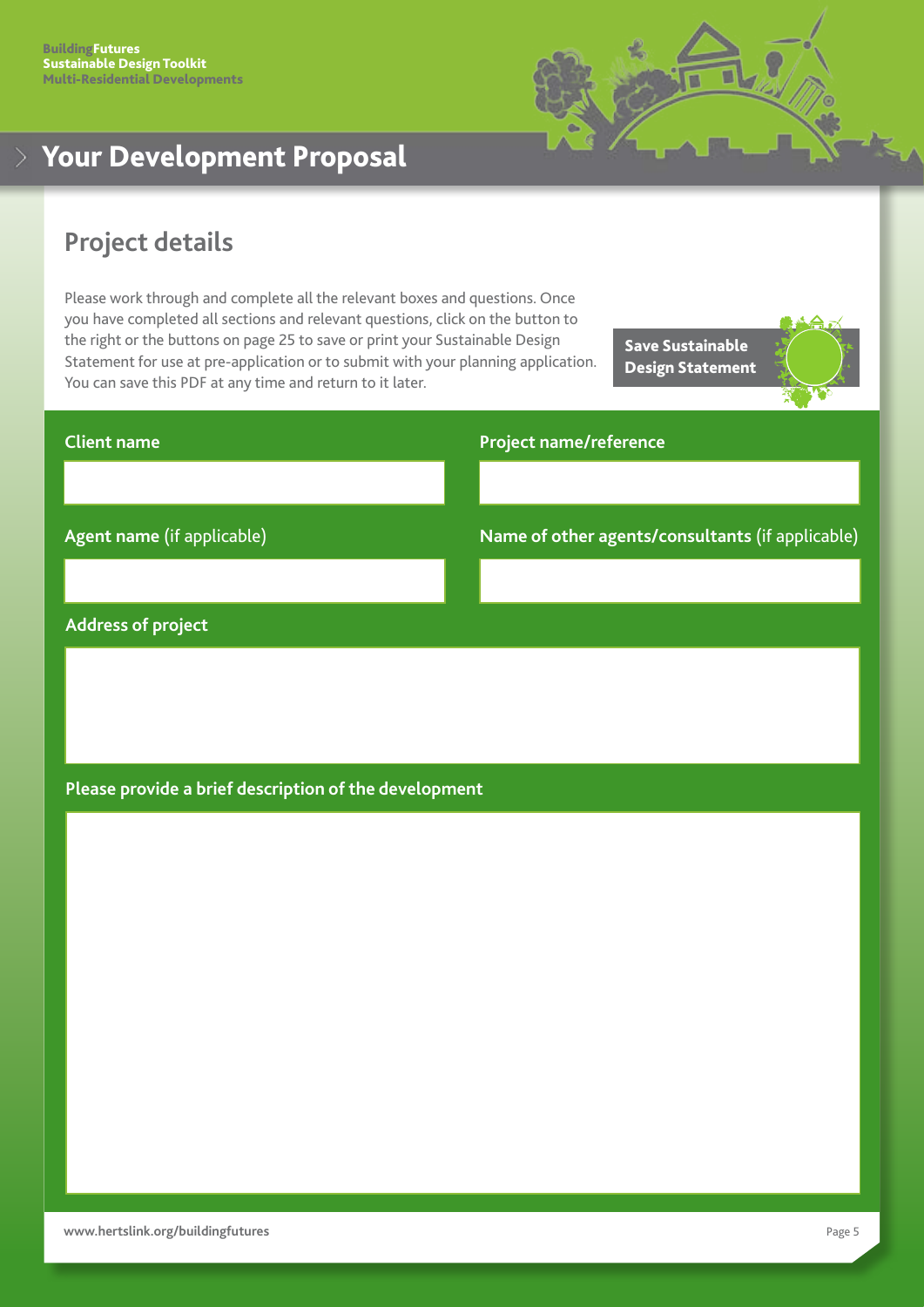

# <span id="page-6-0"></span>**Sustainable Design Summary**

Briefly summarise how your proposal will achieve the design aims and outcomes on page 4, outlining any key constraints, and set out any alternative options that were discounted and the reasons why.

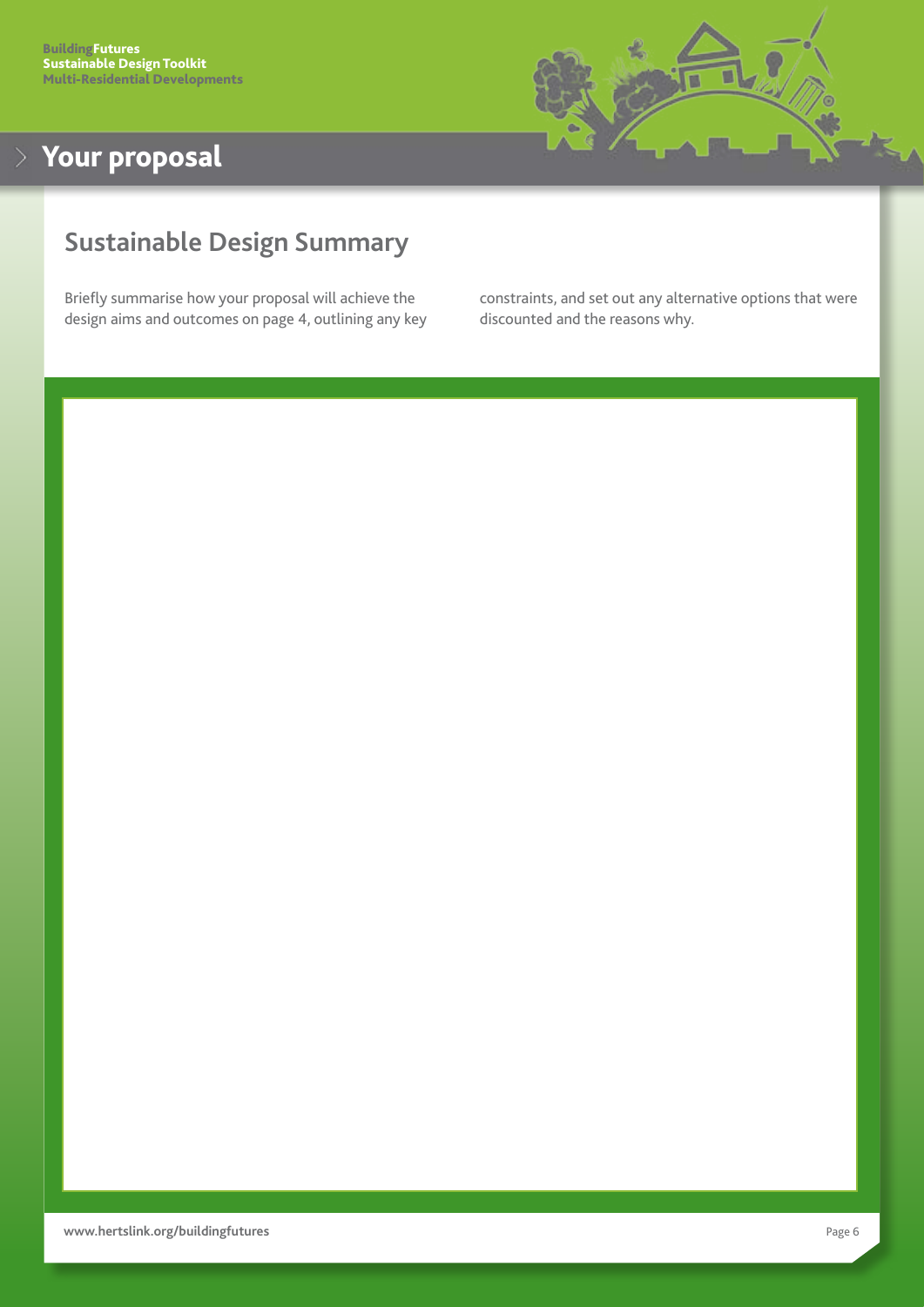

# <span id="page-7-0"></span>**Energy & Climate Change**

### Q1 **How will energy demand for heating, lighting and cooling be avoided?**

Describe your proposed design solution and explain the rationale for it. Please also outline any alternative solutions that have been considered but were discounted and the reasons why.

**[Refer to Advice & Guidance](#page-26-0)** 

## **FURTHER INFORMATION**

### MORE ON SOLUTIONS:

*Energy & Climate Change solutions* [www.hertslink.org/bfintranet/energy1/](http://www.hertslink.org/bfintranet/energy1/solutions) solutions

*Climate Change Adaptation solutions* [www.hertslink.org/bfintranet/](http://www.hertslink.org/bfintranet/climateadapt/18652826) [climateadapt](http://www.hertslink.org/bfintranet/climateadapt/18652826)/18652826

### CASE STUDIES:

*Energy & Climate Change case studies* [www.hertslink.org/bfintranet/energy1/](http://www.hertslink.org/bfintranet/energy1/casestud) [casestud](http://www.hertslink.org/bfintranet/energy1/casestud)

*Climate Change Adaptation case studies* [www.hertslink.org/bfintranet/](http://www.hertslink.org/bfintranet/climateadapt/18652908) [climateadapt/18652908](http://www.hertslink.org/bfintranet/climateadapt/18652908)

### STANDARDS AND POLICY:

*The UK Government have published national technical housing standards, and optional building regulations requirements*

[www.gov.uk](http://www.gov.uk/government/publications/technical-housing-standards-nationally-described-space-standard)/government/publications/ technical-housing-standards-nationallydescribed-space-standard

*Building Regulations Part L & F* [www.planningportal.gov.uk](http://www.planningportal.gov.uk)

*A Display Energy Certificate (DEC) is a mandatory requirement for all public buildings over 1,000 m² and must be displayed in a prominent place.*  [www.decc.gov.uk](http://www.decc.gov.uk)

*Passivhaus and EnerPHit Standards & Certification Requirements*  [www.passivhaus.org.uk](http://www.passivhaus.org.uk)

*BREEAM: Construction Technical Standard* [www.breeam.com/new-construction/new](http://www.breeam.com)[construction](http://www.breeam.com)

### OTHER RESOUR

*Zero Carbon Hub - Fabric Energy Efficiency Standard* [www.zerocarbonhub.org](http://www.zerocarbonhub.org/)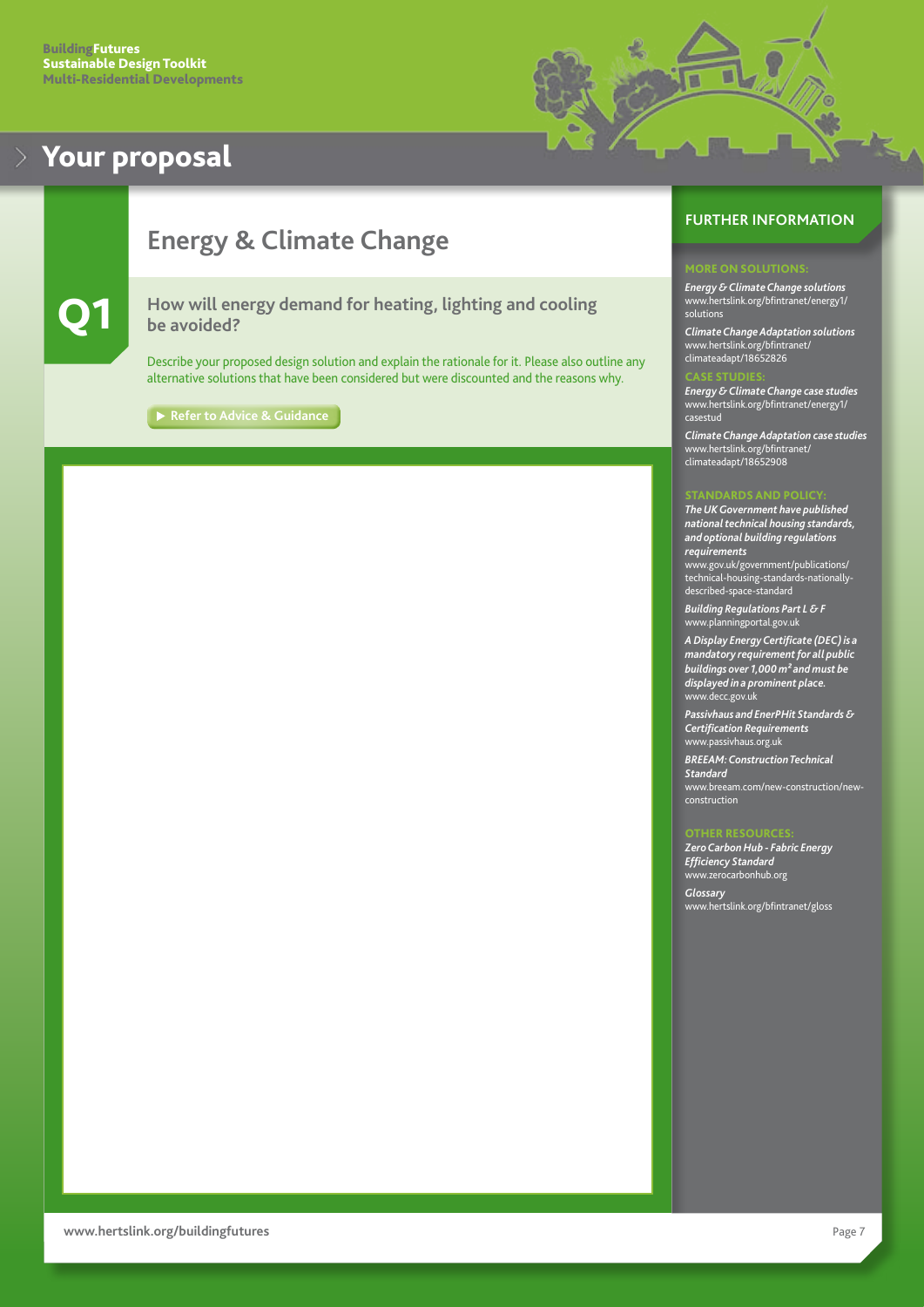

# <span id="page-8-0"></span>**Energy & Climate Change**

What energy efficiency solutions will be used to further **reduce energy demand?**

Describe your proposed design solution and explain the rationale for it. Please also outline any alternative solutions that have been considered but were discounted and the reasons why.

**[Refer to Advice & Guidance](#page-27-0)**

## **FURTHER INFORMATION**

### MORE ON SOLUTIONS:

*Energy & Climate Change solutions* [http://www.hertslink.org/bfintranet/](http://www.hertslink.org/bfintranet/energy1/solutions/) [energy1/solutions/](http://www.hertslink.org/bfintranet/energy1/solutions/)

*Climate Change Adaptation solutions* [http://www.hertslink.org/bfintranet/](http://www.hertslink.org/bfintranet/climateadapt/18652826/) [climateadapt/18652826](http://www.hertslink.org/bfintranet/climateadapt/18652826/)

### CASE STUDIES:

*Energy & Climate Change case studies* [www.hertslink.org/bfintranet/energy1/](http://www.hertslink.org/bfintranet/energy1/casestud) [casestud](http://www.hertslink.org/bfintranet/energy1/casestud)

*Climate Change Adaptation case studies* [www.hertslink.org/bfintranet/](http://www.hertslink.org/bfintranet/climateadapt/18652908) [climateadapt/18652908](http://www.hertslink.org/bfintranet/climateadapt/18652908)

### STANDARDS AND POLICY:

*The UK Government have published national technical housing standards, and optional building regulations requirements*

[https://www.gov.uk/government/](https://www.gov.uk/government/publications/technical-housing-standards-nationally-described-space-standard) [publications/technical-housing-standards](https://www.gov.uk/government/publications/technical-housing-standards-nationally-described-space-standard)[nationally-described-space-standard](https://www.gov.uk/government/publications/technical-housing-standards-nationally-described-space-standard)

*Building Regulations Parts J & L* [www.planningportal.gov.uk](http://www.planningportal.gov.uk)

*A Display Energy Certificate is a mandatory requirement for all public buildings over 1,000 m² and must be displayed in a prominent place.* [www.decc.gov.uk](http://www.decc.gov.uk)

*Zero Carbon Hub* [www.zerocarbonhub.org](http://www.zerocarbonhub.org) *The Energy Saving Trust Recommended Label* [www.energysavingtrust.org.uk](http://www.energysavingtrust.org.uk) *Glossary* [www.hertslink.org/bfintranet/gloss](http://www.hertslink.org/bfintranet/gloss)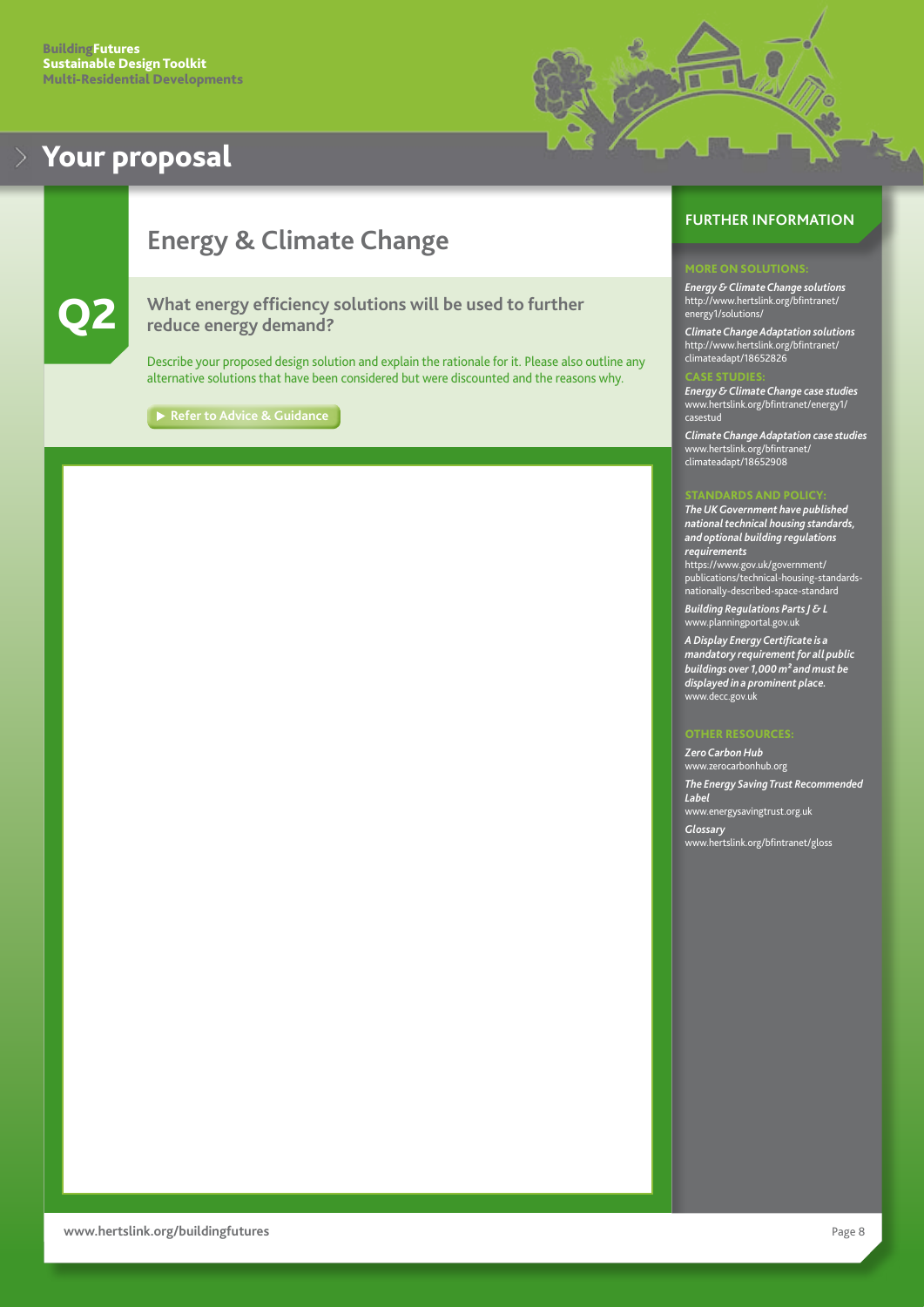

# <span id="page-9-0"></span>**Energy & Climate Change**



### Q3 **Where relevant, how will renewable and low carbon energy technologies be integrated into the new development?**

Describe your proposed design solution and explain the rationale for it. Please also outline any alternative solutions that have been considered but were discounted and the reasons why.

**[Refer to Advice & Guidance](#page-27-0)**

### **FURTHER INFORMATION**

### **ORE ON SOLUTIONS**

*Energy & Climate Change solutions* [http://www.hertslink.org/bfintranet/](http://www.hertslink.org/bfintranet/energy1/solutions/) [energy1/solutions/](http://www.hertslink.org/bfintranet/energy1/solutions/)

### CASE STUDIES:

*Energy & Climate Change case studies* [http://www.hertslink.org/bfintranet/](http://www.hertslink.org/bfintranet/energy1/casestud/) [energy1/casestud/](http://www.hertslink.org/bfintranet/energy1/casestud/)

### STANDARDS AND POLICY:

*The UK Government have published national technical housing standards, and optional building regulations requirements* [www.gov.uk](http://www.gov.uk)

*Building Regulations Part J* [www.planningportal.gov.uk](http://www.planningportal.gov.uk)

*Environmental Programmes including the Domestic Renewable Heat Incentive (RHI) and Feed in Tariff (FIT)* [www.ofgem.gov.uk](http://www.ofgem.gov.uk)

*Renewable Heat Premium Payment for RSLs* [www.energysavingtrust.org.uk](http://www.energysavingtrust.org.uk)

*Microgeneration Certification Scheme* [www.microgenerationcertification.org](http://www.microgenerationcertification.org)

### OTHER RESOURCES:

*National Biofuel Supply Database* [www.woodfueldirectory.org](http://www.woodfueldirectory.org/)

*Compare Renewables* [www.local.gov.uk](http://www.local.gov.uk/)

*Zero Carbon Hub* [www.zerocarbonhub.org](http://www.zerocarbonhub.org)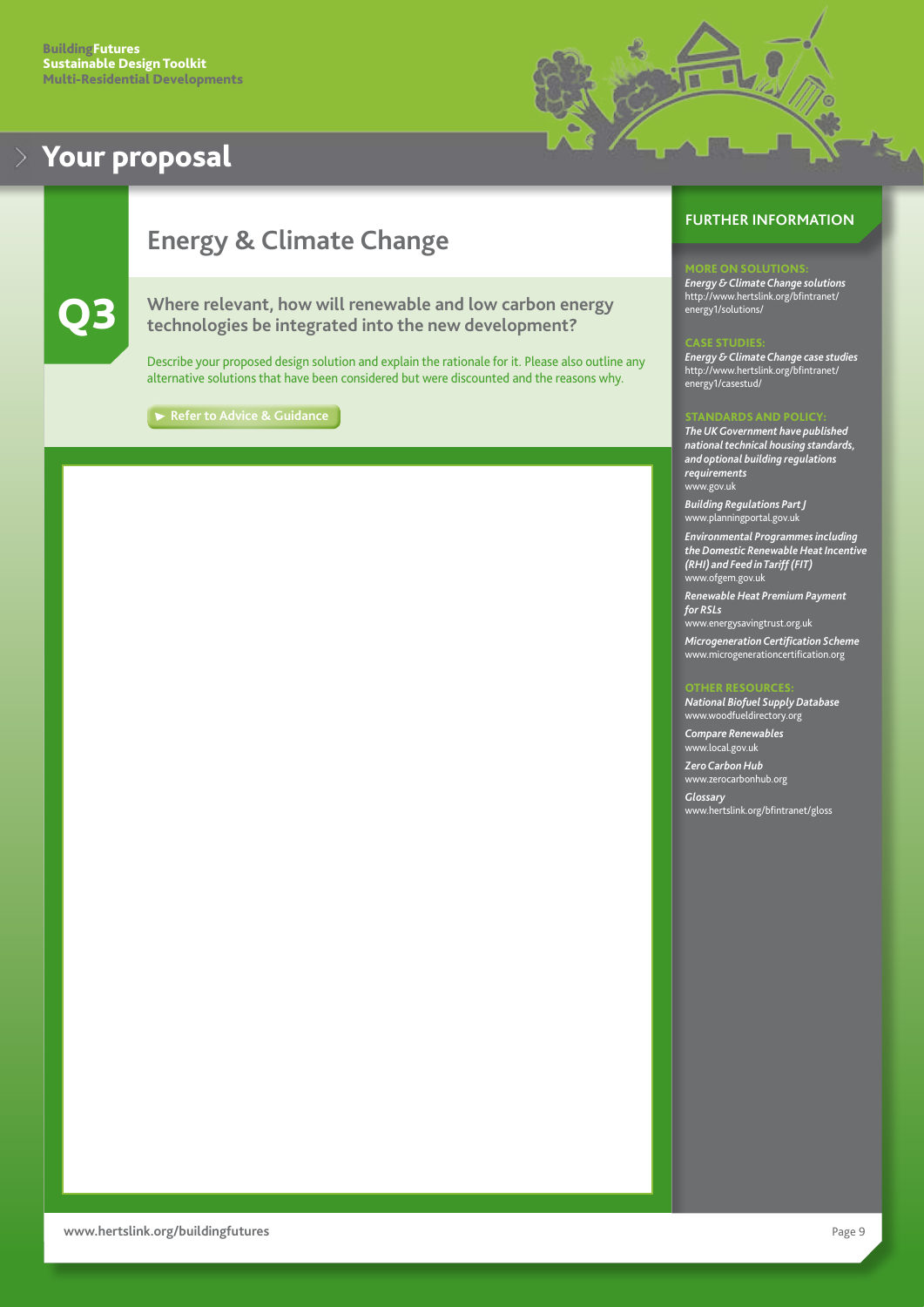

# <span id="page-10-0"></span>**Energy & Climate Change**



How will the site and building(s) be made resilient to climate change **and reduce its contribution to external overheating?**

Describe your proposed design solution and explain the rationale for it. Please also outline any alternative solutions that have been considered but were discounted and the reasons why.

**[Refer to Advice & Guidance](#page-28-0)** 

## **FURTHER INFORMATION**

*Climate Change Adaptation solutions:* [www.hertslink.org/bfintranet/climateadapt](http://www.hertslink.org/bfintranet/climateadapt/18652826/) *Energy & Climate Change solutions:* [www.hertslink.org/bfintranet/energy1](http://www.hertslink.org/bfintranet/energy1/solutions/) *Materials solutions:* [www.hertslink.org/bfintranet/materials1](http://www.hertslink.org/bfintranet/materials1/solutions/)

*Climate Change Adaptation case studies:* [www.hertslink.org/bfintranet/](http://www.hertslink.org/bfintranet/climateadapt/18652908) [climateadapt/18652908](http://www.hertslink.org/bfintranet/climateadapt/18652908)

*Energy & Climate Change case studies* [www.hertslink.org/bfintranet/energy1/](http://www.hertslink.org/bfintranet/energy1/casestud) [casestud](http://www.hertslink.org/bfintranet/energy1/casestud)

### STANDARDS AND POLICY:

*The UK Government have published national technical housing standards, and optional building regulations requirements* [https://www.gov.uk/government/](https://www.gov.uk/government/publications/technical-housing-standards-nationally-described-space-standard) [publications/technical-housing-standards](https://www.gov.uk/government/publications/technical-housing-standards-nationally-described-space-standard)[nationally-described-space-standard](https://www.gov.uk/government/publications/technical-housing-standards-nationally-described-space-standard)

### OTHER RESOURCES:

*The Green Roof Code* [www.greenroofcode.co.uk](http://www.greenroofcode.co.uk) *Living Roofs* [livingroofs.org](http://livingroofs.org)

*UK Rain Gardens Guide* [www.raingardens.info](http://www.raingardens.info)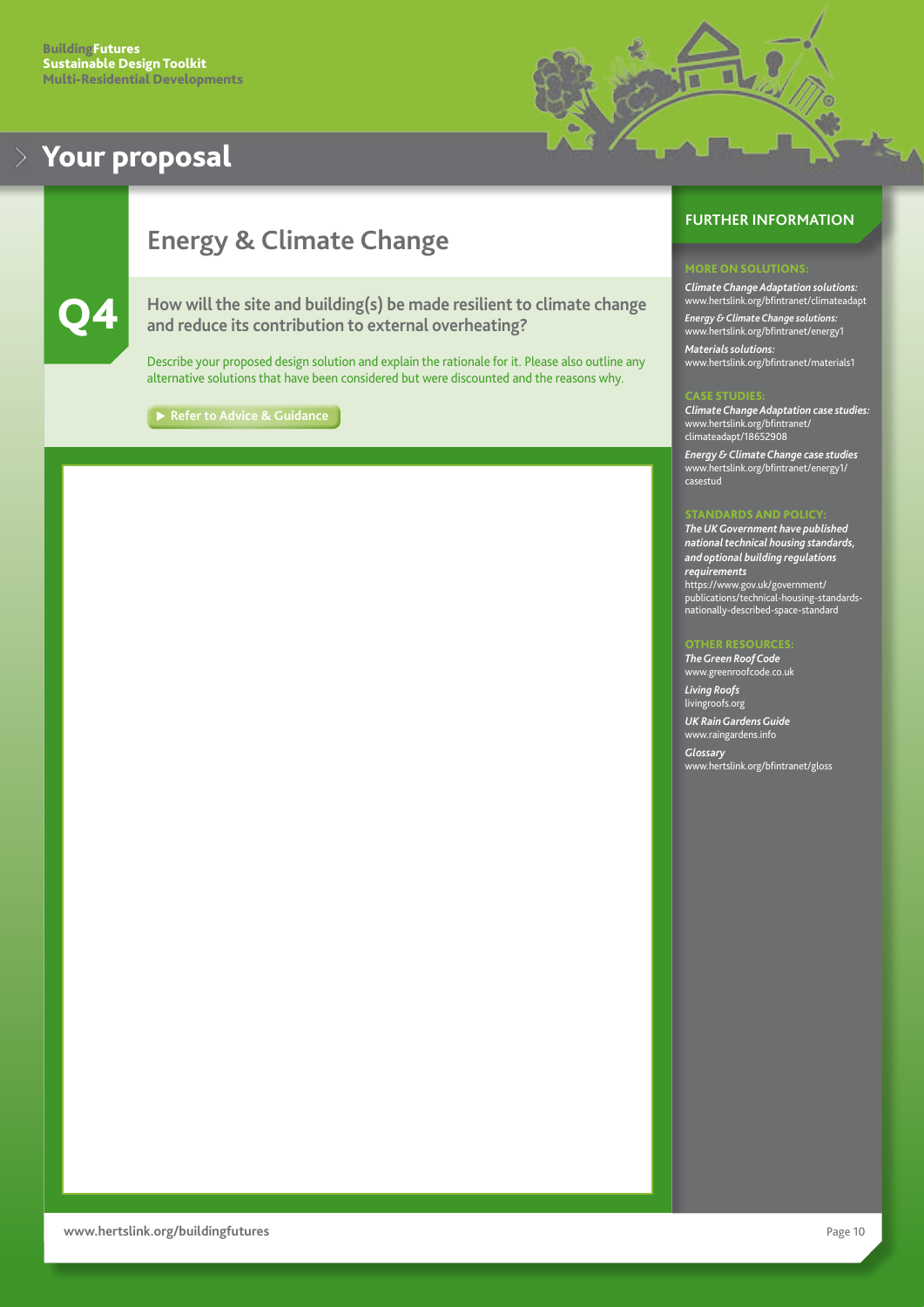

# <span id="page-11-0"></span>**Design & Safety**



Q1 **How will the design promote place making?**

Describe your proposed design solution and explain the rationale for it. Please also outline any alternative solutions that have been considered but were discounted and the reasons why.

**[Refer to Advice & Guidance](#page-29-0)**

### **FURTHER INFORMATION**

*Design solutions* [www.hertslink.org/bfintranet/designs](http://www.hertslink.org/bfintranet/designs/)

### CASE STUDIES:

*Design case studies* [www.hertslink.org/bfintranet/](http://www.hertslink.org/bfintranet/designs/18652972) [designs/18652972](http://www.hertslink.org/bfintranet/designs/18652972)

### STANDARDS AND POLICY:

*National Planning Policy Framework* [www.communities.gov.uk](http://www.communities.gov.uk/) *Affordable Homes Programme: Funding to increase the supply of new affordable homes.*

[www.homesandcommunities.co.uk](http://www.homesandcommunities.co.uk)

### OTHER RESOURCES:

*Improving the design of new housing* [www.designcouncil.org.uk](http://www.designcouncil.org.uk)

*Hertfordshire Design Review Panel* [www.hertslink.org/buildingfutures/](http://www.hertslink.org/buildingfutures/designreview) [designr](http://www.hertslink.org/buildingfutures/designreview)eview

*Housing Design and Sustainability* [www.gov.uk](http://www.gov.uk)

*Historic England: Housing* [www.h](http://www.english-heritage.org.uk)istoricengland.org.uk

*'Roads in Hertfordshire - Highway Design Guide'* [www.hertfordshire.gov.uk/docs/pdf/r/](http://www.hertfordshire.gov.uk/docs/pdf/r/rihertssec5.pdf) [rihertssec5.pdf](http://www.hertfordshire.gov.uk/docs/pdf/r/rihertssec5.pdf)

[www.hertslink.org/bfintranet/gloss](http://www.hertslink.org/bfintranet/gloss)

GLOSSARY: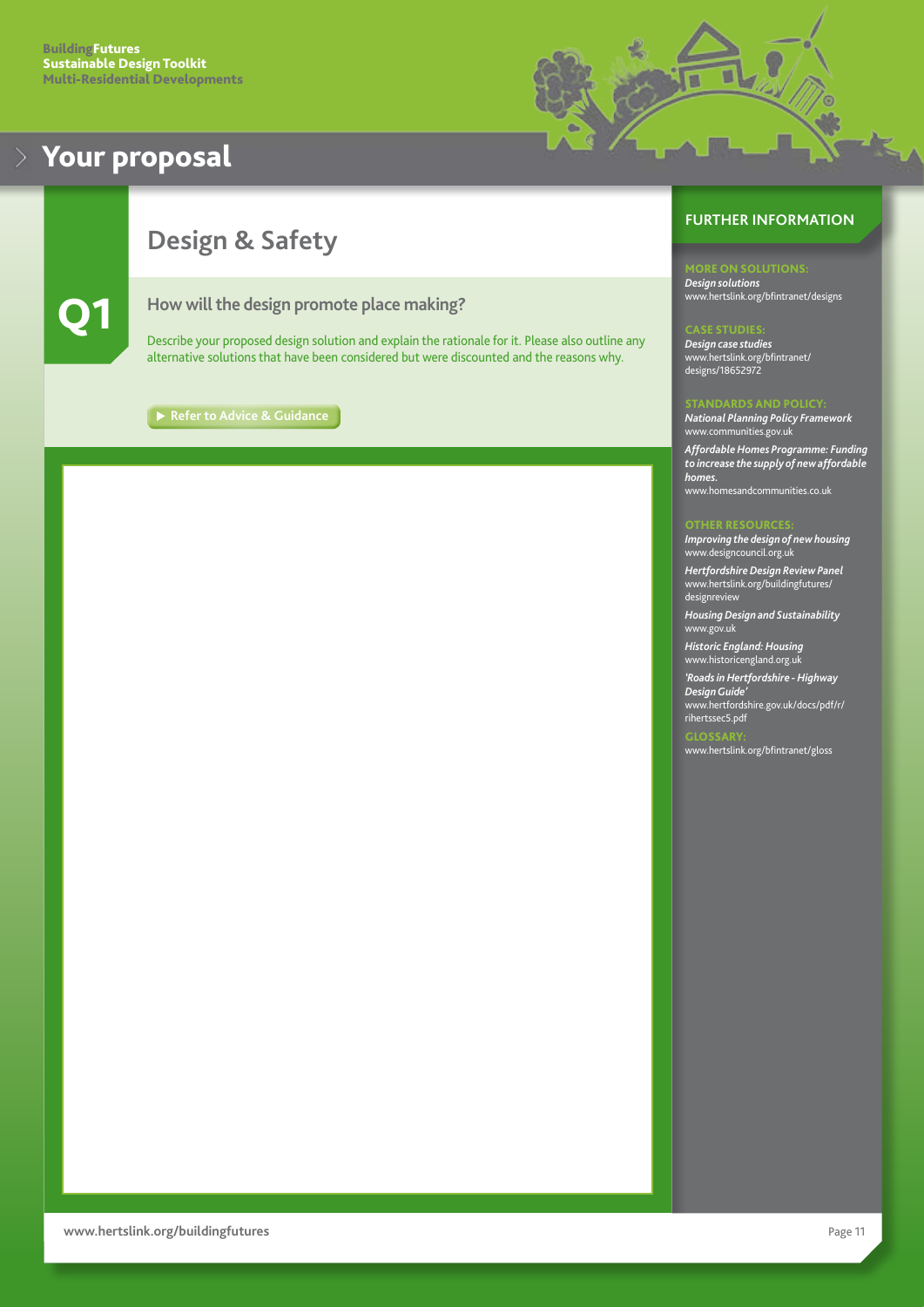

# <span id="page-12-0"></span>**Design & Safety**



Q2 **How will the development meet changing and different needs of occupiers and users during its lifespan?**

Describe your proposed design solution and explain the rationale for it. Please also outline any alternative solutions that have been considered but were discounted and the reasons why.

**[Refer to Advice & Guidance](#page-29-0)** 

## **FURTHER INFORMATION**

*Design solutions* [www.hertslink.org/bfintranet/designs](http://www.hertslink.org/bfintranet/designs/)

### CASE STUDIES:

*Design case studies* [www.hertslink.org/bfintranet/](http://www.hertslink.org/bfintranet/designs/18652972) [designs/18652972](http://www.hertslink.org/bfintranet/designs/18652972)

### STANDARDS AND POLICY:

*Building Regulations Part M* [www.planningportal.gov.uk/](http://www.planningportal.gov.uk/buildingregulations/approveddocuments/partm/) [buildingregulations/approveddocuments/](http://www.planningportal.gov.uk/buildingregulations/approveddocuments/partm/) [partm/](http://www.planningportal.gov.uk/buildingregulations/approveddocuments/partm/)

*The Equality Act 2010 widens the test that focuses on whether a physical feature makes it 'impossible or unduly difficult' for a disabled person to use a service* [www.legislation.gov.uk/ukpga/2010/15/](http://www.legislation.gov.uk/ukpga/2010/15/contents)

[contents](http://www.legislation.gov.uk/ukpga/2010/15/contents)

### OTHER RESOURCES:

*Space in new homes: This research summary supports the case for more space in private homes, to ensure that they are functional, flexible and fit for purpose.* [www.designcouncil.org.uk](http://www.designcouncil.org.uk) *HAPPI Design Principles for Extra Care Housing*

[www.housinglin.org.uk](http://www.housinglin.org.uk)

*Lifetime Homes* [www.lifetimehomes.org.uk](http://www.lifetimehomes.org.uk)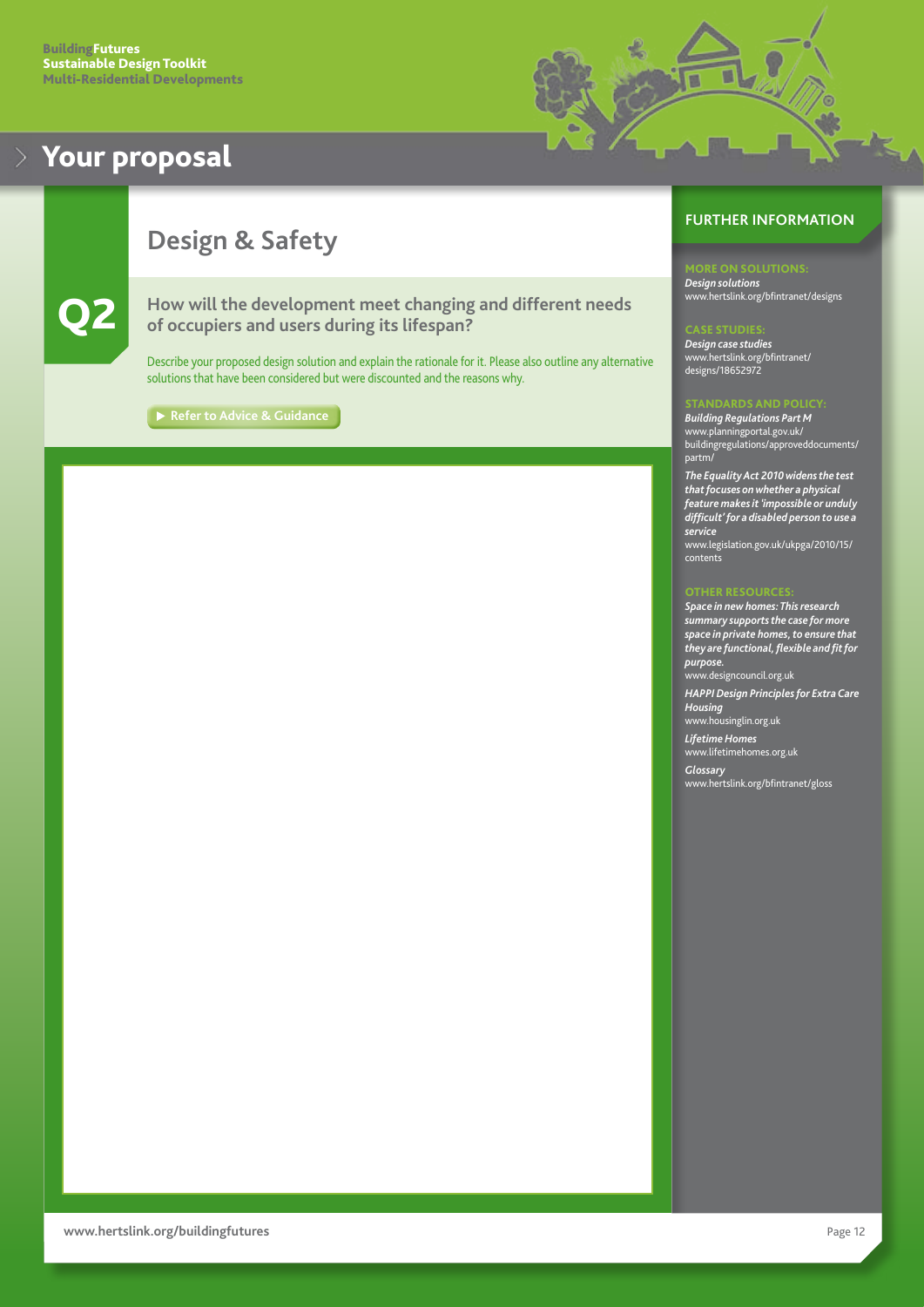<span id="page-13-0"></span>

# **Design & Safety**



Q3 **How will the design promote inclusivity, security and safety?**

Describe your proposed design solution and explain the rationale for it. Please also outline any alternative solutions that have been considered but were discounted and the reasons why.

**[Refer to Advice & Guidance](#page-30-0)**

## **FURTHER INFORMATION**

۳

*Design solutions* [www.hertslink.org/bfintranet/designs](http://www.hertslink.org/bfintranet/designs/) *Safety solutions*

[www.hertslink.org/bfintranet/s](http://www.hertslink.org/bfintranet/safety1/)afety1 CASE STUDIES:

*Design case studies* [www.hertslink.org/bfintranet/](http://www.hertslink.org/bfintranet/designs/18652972) [designs/18652972](http://www.hertslink.org/bfintranet/designs/18652972)

*Safety case studies* [http://www.hertslink.org/bfintranet/](http://www.hertslink.org/bfintranet/safety1/case/) [safety1/case/](http://www.hertslink.org/bfintranet/safety1/case/)

### STANDARDS AND POLICY: *Building Regulations Part Q* [www.planningportal.gov.uk](http://www.planningportal.gov.uk)

### OTHER RESOURCES:

*Secured by Design is a crime prevention initiative from the UK Association of Chief Police Officers (ACPO).* [www.securedbydesign.com](http://www.securedbydesign.com)

*'Roads in Hertfordshire - Highway Design Guide'*

[www.hertfordshire.go](http://www.hertsdirect.org)v.uk *Glossary* [www.hertslink.org/bfintranet/gloss](http://www.hertslink.org/bfintranet/gloss)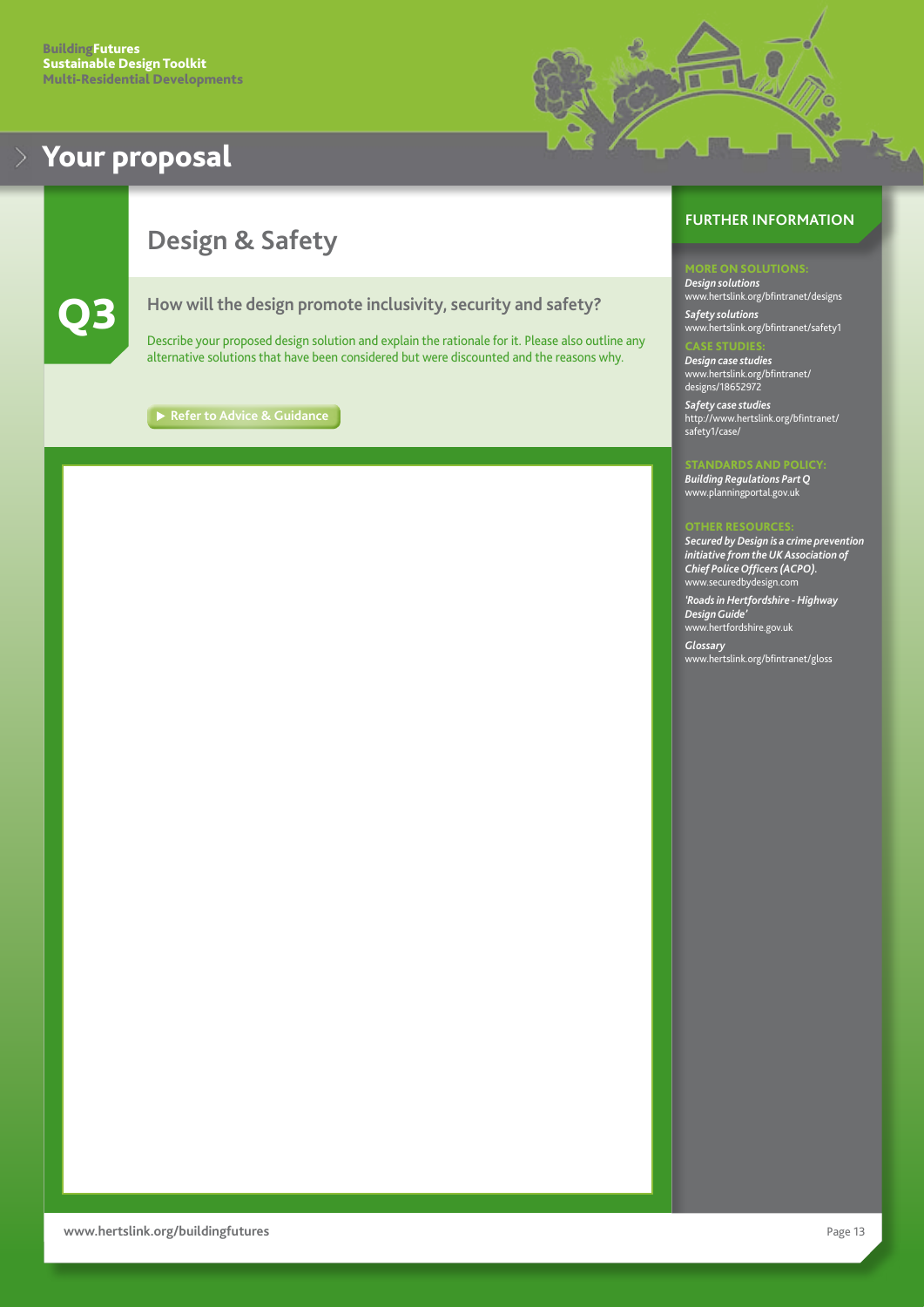<span id="page-14-0"></span>

**Water**

### Q1 **How will the consumption of water be reduced?**

Describe your proposed design solution and explain the rationale for it. Please also outline any alternative solutions that have been considered but were discounted and the reasons why.

**[Refer to Advice & Guidance](#page-31-0)**

## **FURTHER INFORMATION**

۳

*Water solutions* [http://www.hertslink.org/bfintranet/water1/](http://www.hertslink.org/bfintranet/water1/solutions/) [solutions/](http://www.hertslink.org/bfintranet/water1/solutions/)

*Climate Change Adaptation solutions* [www.hertslink.org/bfintranet/climateadapt](http://www.hertslink.org/bfintranet/climateadapt/18652826/)

### CASE STUDIES:

*Water case studies* [www.hertslink.org/bfintranet/water1/casestud](http://www.hertslink.org/bfintranet/water1/casestud/) *Climate Change Adaptation case studies* [www.hertslink.org/bfintranet/](http://www.hertslink.org/bfintranet/climateadapt/18652908) [climateadapt/18652908](http://www.hertslink.org/bfintranet/climateadapt/18652908)

### STANDARDS AND POLICY:

*The The UK Government have published national technical housing standards, and optional building regulations requirements* [www.gov.uk](http://www.planningportal.gov.uk)

*Building Regulations Part G - stipulates a maximum consumption rate of 125 litres per person per day*

[www.planningportal.gov.uk](http://www.planningportal.gov.uk)

*Water Supply (Water Fittings) Regulations 1999 - minimum levels of water efficiency performance for water-using appliances* [www.defra.gov.uk](http://www.defra.gov.uk)

### OTHER RESOURCES:

*Waterwise focuses on reducing water waste in the UK - tips on water efficiency and water efficient products* [www.waterwise.org.uk](http://www.waterwise.org.uk/)

*The Water Calculator* [www.thewatercalculator.org.uk](http://www.thewatercalculator.org.uk)

*Bathroom Manufacturers Association's Water Efficient Product Labelling Scheme compares products that meet the standards of water efficiency.* [www.europeanwaterlabel.eu/](http://www.europeanwaterlabel.eu/)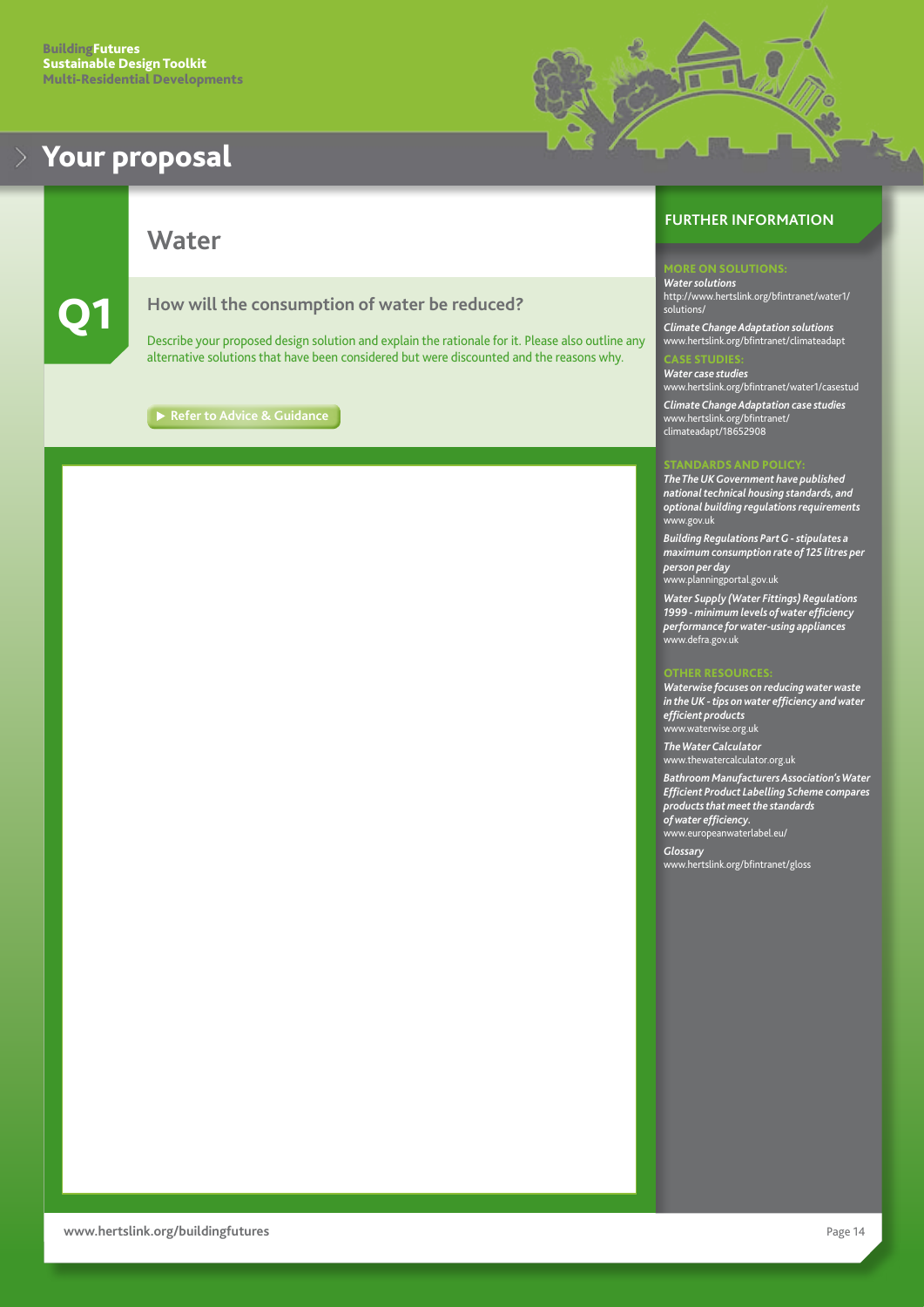<span id="page-15-0"></span>



## **Water**

Q2 **How will surface water runoff from the site and building(s) be managed sustainably?**

Describe your proposed design solution and explain the rationale for it. Please also outline any alternative solutions that have been considered but were discounted and the reasons why.

**[Refer to Advice & Guidance](#page-32-0)**

### **FURTHER INFORMATION**

*Water solutions* [http://www.hertslink.org/bfintranet/water1/](http://www.hertslink.org/bfintranet/water1/solutions/) [solutions/](http://www.hertslink.org/bfintranet/water1/solutions/)

*Climate Change Adaptation solutions* [www.hertslink.org/bfintranet/climateadapt](http://www.hertslink.org/bfintranet/climateadapt/18652826/) *Landscape & Biodiversity solutions:*

[http://www.hertslink.org/bfintranet/](http://www.hertslink.org/bfintranet/landbio/18653222/) [landbio/18653222/](http://www.hertslink.org/bfintranet/landbio/18653222/)

### CASE STUDIES:

*Water case studies* [http://www.hertslink.org/bfintranet/water1/](http://www.hertslink.org/bfintranet/water1/casestud/) [casestud/](http://www.hertslink.org/bfintranet/water1/casestud/)

*Climate Change Adaptation case studies* [www.hertslink.org/bfintranet/](http://www.hertslink.org/bfintranet/climateadapt/18652908) [climateadapt/18652908](http://www.hertslink.org/bfintranet/climateadapt/18652908)

### STANDARDS AND POLICY:

*The lead local flood authority (Hertfordshire County Council) is a statutory consultee in planning for all major development in relation to the management of surface water drainage.* [www.hertfordshire.gov.uk](http://www.hertsdirect.org)

*Flood Risk Assessments (FRA) may be required in accordance with the UK Government's policy on development and flood risk as stated in the National Planning Policy Framework (NPPF)*

*The EU Water Framework Directive (WFD) takes an ecosystems approach to protecting and enhancing the quality of surface freshwater (lakes, rivers and streams), groundwater, coastal waters out to one mile. The Environment Agency is the lead authority for delivering the WFD in England and Wales.* [www.g](http://www.gov.uk/government/organisations/environment-agency)ov.uk/government/organisations/ environment-agency

*The The UK Government have published national technical housing standards, and optional building regulations requirements is the national standard for the sustainable design and construction of new homes.*

[www.planningportal.gov.uk](http://www.planningportal.gov.uk)

### OTHER RESOURCES:

*CIRIA SuDS Manual and other Susdrain resources*

[www.susdrain.org](http://www.susdrain.org)

*The Green Roof Code* [www.greenroofcode.co.uk](http://www.greenroofcode.co.uk)

*Living Roofs* www.[livingroofs.org](http://livingroofs.org)

*UK Rain Garden Guide* [www.raingardens.info](http://www.raingardens.info)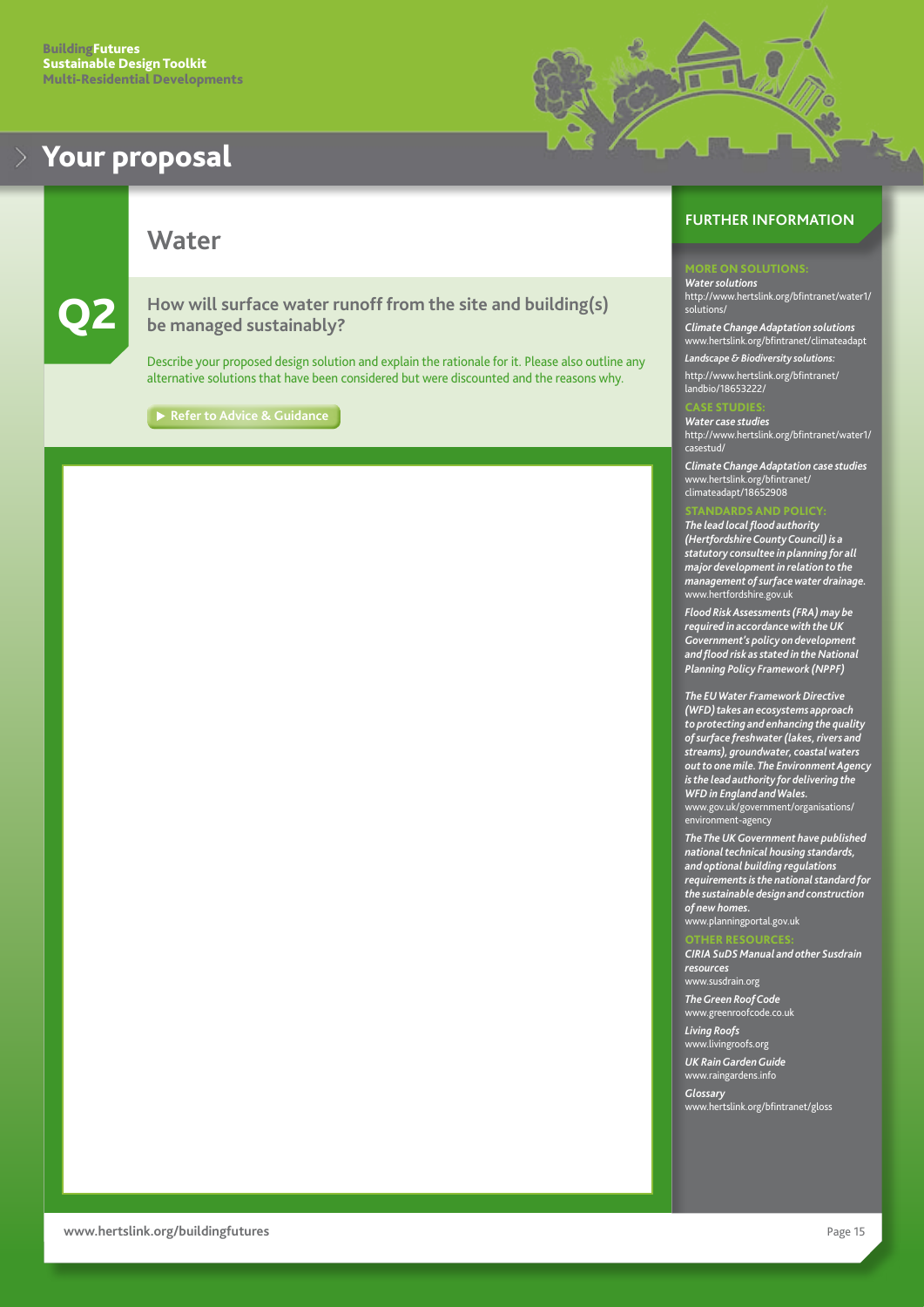

# <span id="page-16-0"></span>**Landscape & Biodiversity**

### Q1 **What measures will be taken to create, protect and enhance existing landscape features and habitats?**

Describe your proposed design solution and explain the rationale for it. Please also outline any alternative solutions that have been considered but were discounted and the reasons why.

**[Refer to Advice & Guidance](#page-33-0)**

### **FURTHER INFORMATION**

### ORE ON SOLUTION

*Landscape & Biodiversity solutions:* [www.hertslink.org/bfintranet/](http://www.hertslink.org/bfintranet/landbio/18653222/) [landbio/](http://www.hertslink.org/bfintranet/landbio/18653222/)18653222

### STANDARDS AND POLICY:

*GreenArc Strategic Green Infrastructure Plan* [www.hertfordshire.gov.uk/docs/pdf/s/SHiP.pdf](http://www.hertsdirect.org/docs/pdf/s/SHiP.pdf)

*Conservation of Habitats and Species Regulations 2010*

When dealing with cases where a European Protected Species may be affected, the planning authority has a statutory duty under the Habitats Regulations to have regard to the requirements of the Habitats Directive, and the three tests that it sets out:

- the activity or development must be for imperative reasons of overriding public interest or for public health and safety;
- there must be no satisfactory alternative; • favourable conservation status of the species
- must be maintained. [https://www.gov.uk/government/organisations/](https://www.gov.uk/government/organisations/natural-england)

[natural-england](https://www.gov.uk/government/organisations/natural-england)

*British Standard 5837:2012 Trees in relation to design, demolition and construction* [shop.bsigroup.com](http://shop.bsigroup.com)

*British Standard 3998: 2010* 

*Recommendations for Tree Work – Best practice for arboricultural/tree surgery works.*

[shop.bsigroup.com](http://shop.bsigroup.com)

Trees can be protected by Tree Preservation Orders (TPO), Conservation Areas (CA), Planning Conditions or restrictive covenants. Where it is proposed to carry out works to trees covered by a TPO or CA notice must be given to the Local Planning Authority. [www.trees.org.uk/Help-Advice/Public/A-brief-](http://www.trees.org.uk/Help-Advice/Public/A-brief-guide-to-legislation-for-trees)

[guide-to-legislation-for-trees](http://www.trees.org.uk/Help-Advice/Public/A-brief-guide-to-legislation-for-trees)

### OTHER RESOURCES:

*Hertfordshire Design Review Panel* [www.hertslink.org/](http://www.hertslink.org/buildingfutures/designreview
)buildingfutures/designreview *Hertfordshire Landscape Character Area Statements*

[www.hertfordshire.gov.uk/services/leisculture/](http://www.hertsdirect.org/services/leisculture/heritage1/landscape/hlca/lcacoll/) [heritage1/landscape/hlca/lcacoll/](http://www.hertsdirect.org/services/leisculture/heritage1/landscape/hlca/lcacoll/)

*National Character Areas*

[www.naturalengland.org.uk](http://www.naturalengland.org.uk)

*Planning for a healthy environment: good practice for green infrastructure and biodiversity, TCPA*

[http://www.tcpa.org.uk/pages/planning-for-a](http://www.tcpa.org.uk/pages/planning-for-a-healthy-environment-good-practice-for-green-infrastructure-and-biodiversity.html)[healthy-environment-good-practice-for-green](http://www.tcpa.org.uk/pages/planning-for-a-healthy-environment-good-practice-for-green-infrastructure-and-biodiversity.html)[infrastructure-and-biodiversity.html](http://www.tcpa.org.uk/pages/planning-for-a-healthy-environment-good-practice-for-green-infrastructure-and-biodiversity.html) *Planning for Biodiversity Toolkit*

http:/[/biodiversityplanningtoolkit.com](http://biodiversityplanningtoolkit.com/) *Green Roof Code*

[www.greenroofcode.co.uk](http://www.greenroofcode.co.uk) *CIEEM professional directory of ecological consultants*

[www.cieem.net/members-directory](http://www.cieem.net/members-directory)

*Landscape Institute's database of landscape* 

*practices* [https://members.landscapeinstitute.org/li-](https://members.landscapeinstitute.org/li-registered-practices/)

[registered-practices/](https://members.landscapeinstitute.org/li-registered-practices/)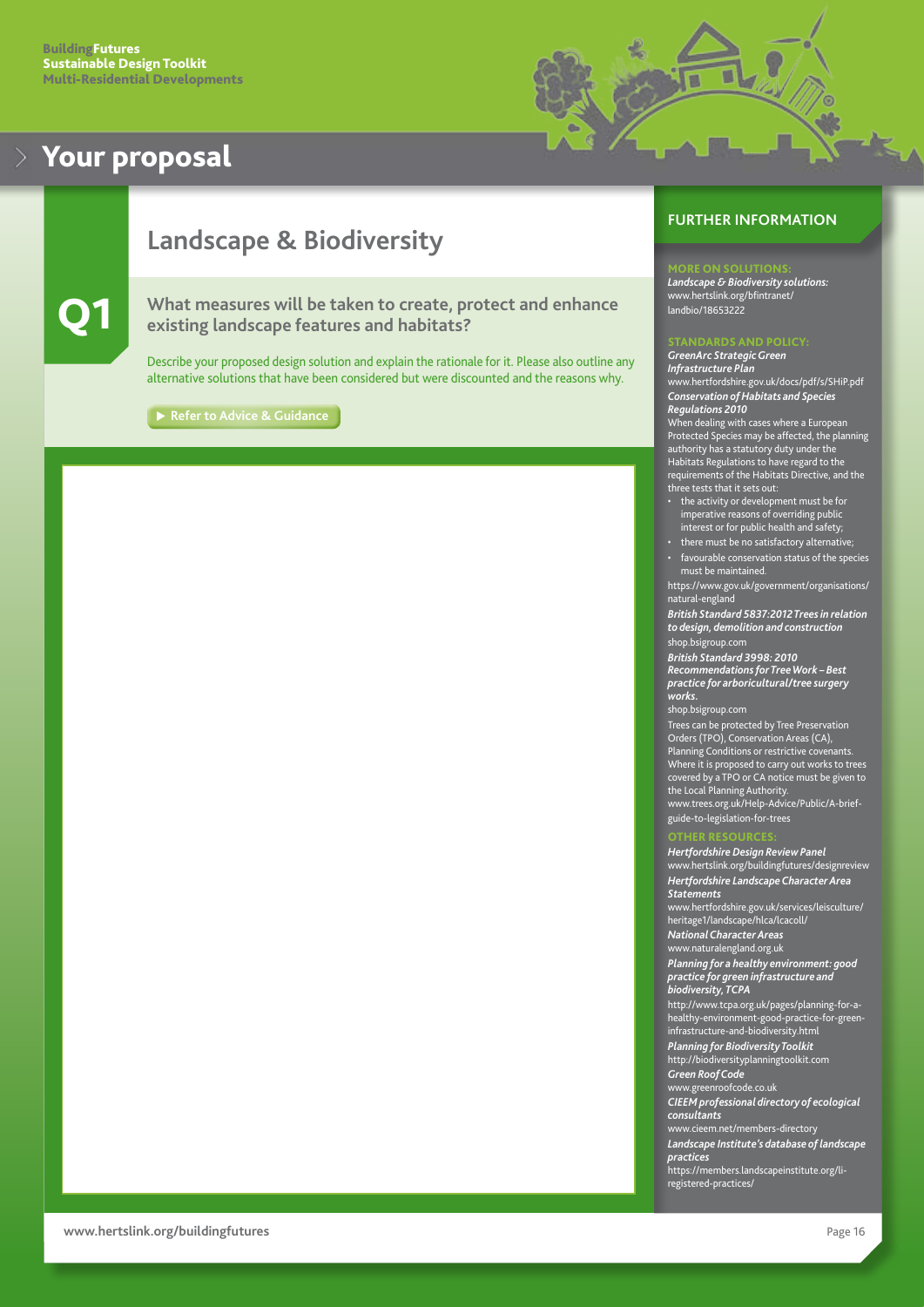

# <span id="page-17-0"></span>**Landscape & Biodiversity**

Q2 **How will any impacts on landscape and biodiversity be avoided or mitigated?**

Describe your proposed design solution and explain the rationale for it. Please also outline any alternative solutions that have been considered but were discounted and the reasons why.

**[Refer to Advice & Guidance](#page-34-0)**

### **FURTHER INFORMATION**

### MORE ON SOLUTIONS:

A standard hierarchy of mitigation consists of the stages below. Not all impacts can be mitigated, and mitigation itself can lead to problems. Monitoring is essential to identify and overcome any unanticipated problems as they arise.

- 1. Avoidance achieved through careful site selection, siting and innovative design
- 2. Reduction achieved by setting the development into the ground and the implementation of sensitive design
- 3. Remediation used where either Avoidance or Reduction cannot be achieved, e.g. replanting and screening
- 4. Compensation all developments should seek to achieve net gains for nature, and as a minimum result in a zero net loss of biodiversity

*Landscape & Biodiversity solutions* [www.hertslink.org/bfintranet/landbio](http://www.hertslink.org/bfintranet/landbio)

### STANDARDS AND POLICY:

*GreenArc Strategic Green Infrastructure Plan* hertfordshire.gov.uk/docs/pdf/s/SHiP.pd

*Conservation of Habitats and Species Regulations 2010* When dealing with cases where a European Protected Species may be affected, the planning authority has a statutory duty under the Habitats Regulations to have regard to the requirements of the Habitats Directive, and the three tests that it sets out:

- the activity or development must be for imperative reasons of overriding public interest or for public health and safety;
- there must be no satisfactory alternative;
- favourable conservation status of the species must be

maintained.

[www.naturalengland.org.uk](http://www.naturalengland.org.uk
) *British Standard 5837:2012 Trees in relation to design,* 

*demolition and construction*

[shop.bsigroup.com](http://shop.bsigroup.com)

*British Standard 3998: 2010 Recommendations for Tree Work – Best practice for arboricultural/tree surgery works.* [shop.bsigroup.com](http://shop.bsigroup.com)

Trees can be protected by Tree Preservation Orders (TPO), Conservation Areas (CA), Planning Conditions or restrictive covenants. Where it is proposed to carry out works to trees covered by a TPO or CA notice must be given to the Local Planning Authority.

### OTHER RESOURCES:

*Hertfordshire Design Review Panel* [www.hertslink.org/](http://www.hertslink.org/buildingfutures/designreview
)buildingfutures/designreview *Hertfordshire Landscape Character Area Statements* [www.hertfordshire.gov.uk/services/leisculture/heritage1/](http://www.hertsdirect.org/services/leisculture/heritage1/landscape/hlca/lcacoll/) [landscape/hlca/lcacoll/](http://www.hertsdirect.org/services/leisculture/heritage1/landscape/hlca/lcacoll/)

*National Character Areas* [www.naturalengland.org.uk](http://www.naturalengland.org.uk)

*Planning for a healthy environment: good practice for green infrastructure and biodiversity, TCPA* [www.tcpa.org.uk/data/files/TCPA\\_TWT\\_GI-Biodiversity-Guide.pdf](http://www.tcpa.org.uk/data/files/TCPA_TWT_GI-Biodiversity-Guide.pdf
) *Planning for Biodiversity Toolkit* http:/[/biodiversityplanningtoolkit.com](http://biodiversityplanningtoolkit.com) *Green Roof Code* [www.greenroofcode.co.uk](http://www.greenroofcode.co.uk) *Living Roofs* www.[livingroofs.org](http://livingroofs.org) *UK Rain Gardens Guide* [www.raingardens.info](http://www.raingardens.info)

*CIEEM professional directory of ecological consultants* [www.cieem.net/members-directory](http://www.cieem.net/members-directory)

*Landscape Institute's database of landscape practices* [www.landscapeinstitute.org/registeredpractices/search.php](http://www.landscapeinstitute.org/registeredpractices/search.php)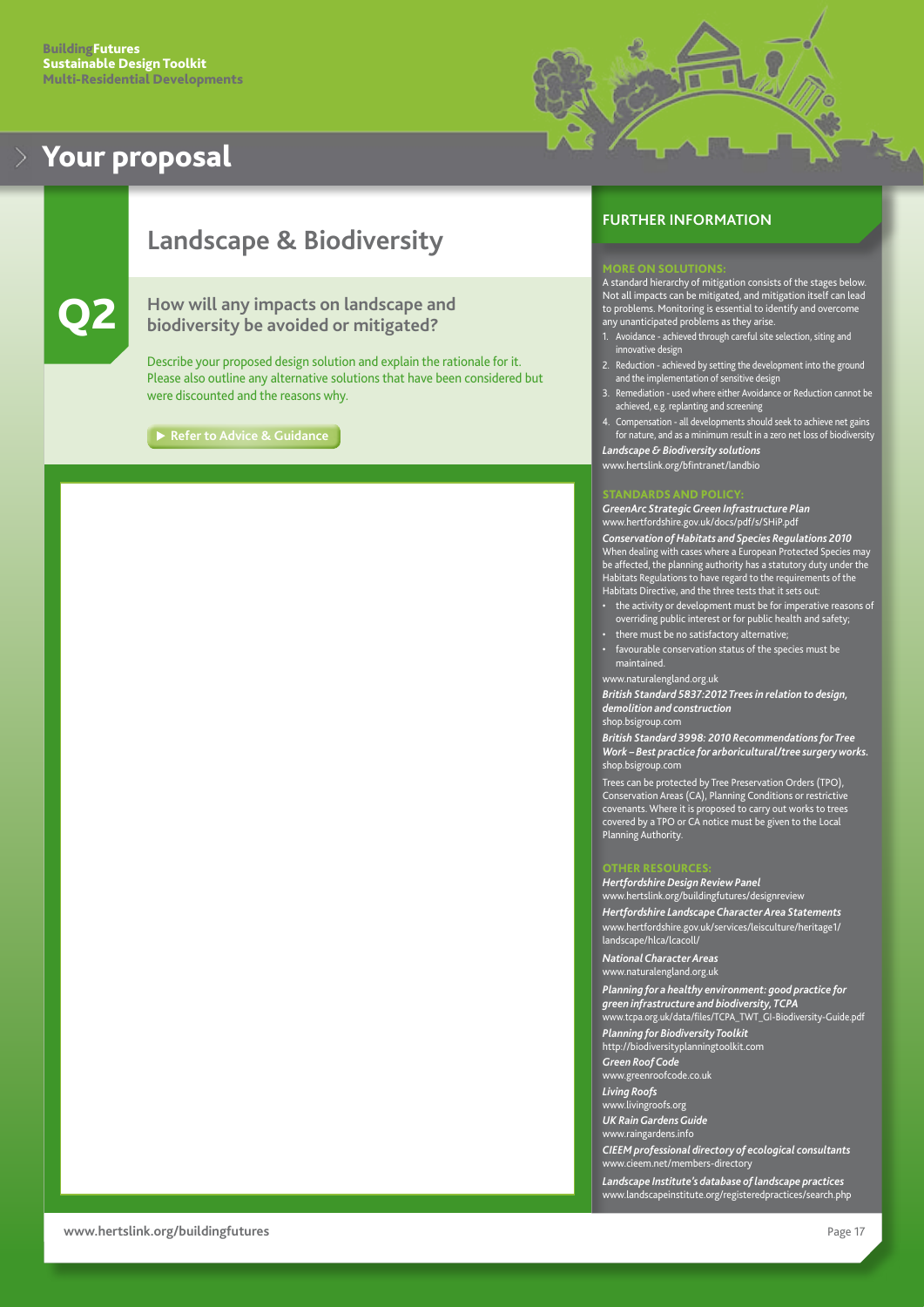

# <span id="page-18-0"></span>**Landscape & Biodiversity**

Q3 **How will the risks of ground instability due to climate change be managed?**

Describe your proposed design solution and explain the rationale for it. Please also outline any alternative solutions that have been considered but were discounted and the reasons why.

**[Refer to Advice & Guidance](#page-34-0)** 

### **FURTHER INFORMATION**

*Landscape & Biodiversity solutions* [http://www.hertslink.org/bfintranet/](http://www.hertslink.org/bfintranet/landbio/18653222/) [landbio/18653222/](http://www.hertslink.org/bfintranet/landbio/18653222/)

*Climate Change Adaptation solutions* [http://www.hertslink.org/bfintranet/](http://www.hertslink.org/bfintranet/climateadapt/18652826/) [climateadapt/18652826/](http://www.hertslink.org/bfintranet/climateadapt/18652826/)

*Water solutions* [http://www.hertslink.org/bfintranet/water1/](http://www.hertslink.org/bfintranet/water1/solutions/) [solutions/](http://www.hertslink.org/bfintranet/water1/solutions/)

*Climate Change Adaptation case studies* [www.hertslink.org/bfintranet/](http://www.hertslink.org/bfintranet/climateadapt/18652908) [climateadapt/18652908](http://www.hertslink.org/bfintranet/climateadapt/18652908)

*Water case studies* [www.hertslink.org/bfintranet/water1/](http://www.hertslink.org/bfintranet/water1/casestud) [casestud](http://www.hertslink.org/bfintranet/water1/casestud)

### STANDARDS AND POLICY:

*Building Regulations Part A* [www.planningportal.gov.uk](http://www.planningportal.gov.uk)

### OTHER RESOURCES: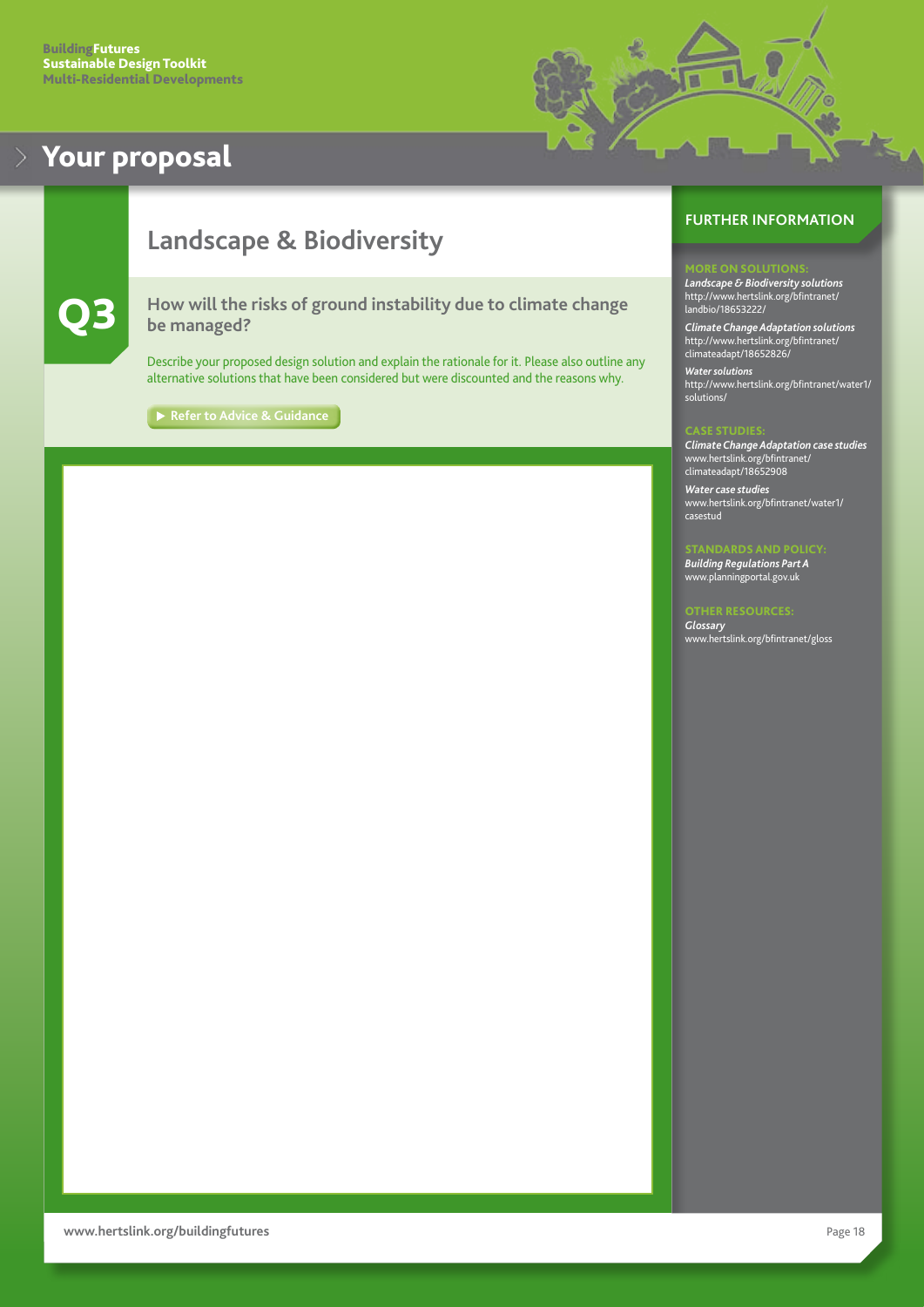<span id="page-19-0"></span>**Air**

Q1 **How will air pollutants, dust and other emissions arising from construction be minimised?** 

Describe your proposed design solution and explain the rationale for it. Please also outline any alternative solutions that have been considered but were discounted and the reasons why.

[Refer to Advice & Guidance](#page-35-0)

## **FURTHER INFORMATION**

۳

*Air solutions* [www.hertslink.org/bfintranet/air1/](http://www.hertslink.org/bfintranet/air1/solutions/)solutions CASE STUDIES: *Air case studies* [www.hertslink.org/bfintranet/air1/casestud](http://www.hertslink.org/bfintranet/air1/casestud/)

### STANDARDS AND POLICY:

*Considerate Constructors Scheme* [www.ccscheme.org.uk](http://www.ccscheme.org.uk)

OTHER RESOURCES: *Glossary* [www.hertslink.org/bfintranet/gloss](http://www.hertslink.org/bfintranet/gloss)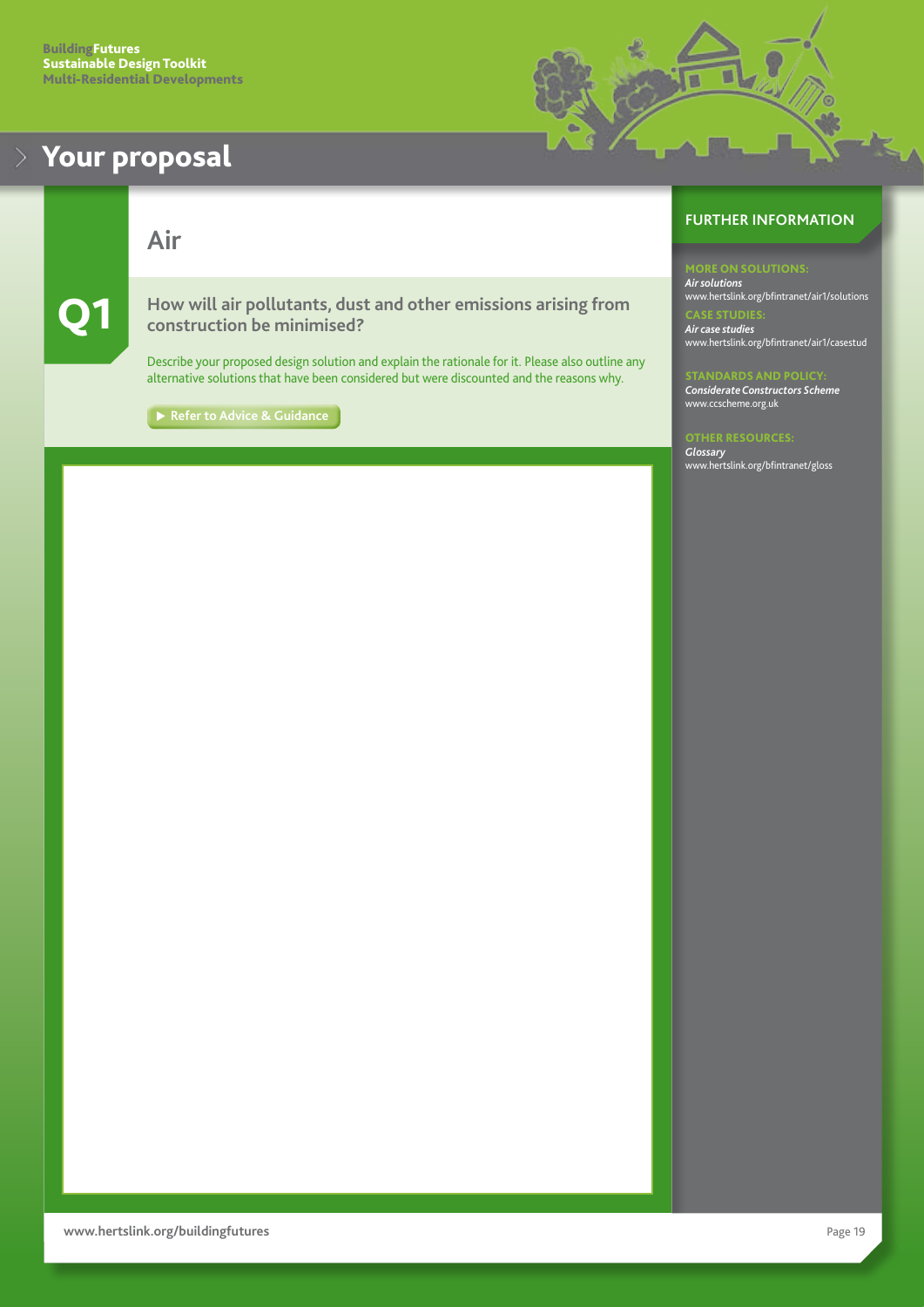<span id="page-20-0"></span>

**Air**



## Q2 **How will good internal air quality be achieved?**

Describe your proposed design solution and explain the rationale for it. Please also outline any alternative solutions that have been considered but were discounted and the reasons why.

**[Refer to Advice & Guidance](#page-35-0)** 

## **FURTHER INFORMATION**

뺉

*Air solutions* [www.hertslink.org/bfintranet/air1](http://www.hertslink.org/bfintranet/air1/solutions/) CASE STUDIES: *Air case studies* [www.hertslink.org/bfintranet/air1/casestud](http://www.hertslink.org/bfintranet/air1/casestud/)

### STANDARDS AND POLICY:

*Building Regulations, Part F* [www.planningportal.gov.uk](http://www.planningportal.gov.uk)

### OTHER RESOURCES:

*BRE Green Guide to Specification* [www.bre.co.uk/greenguide](http://www.bre.co.uk/greenguide)

*BRE certification of products based on the EU Construction Products Directive (CPD) requirements* [www.bre.co.uk](http://www.bre.co.uk)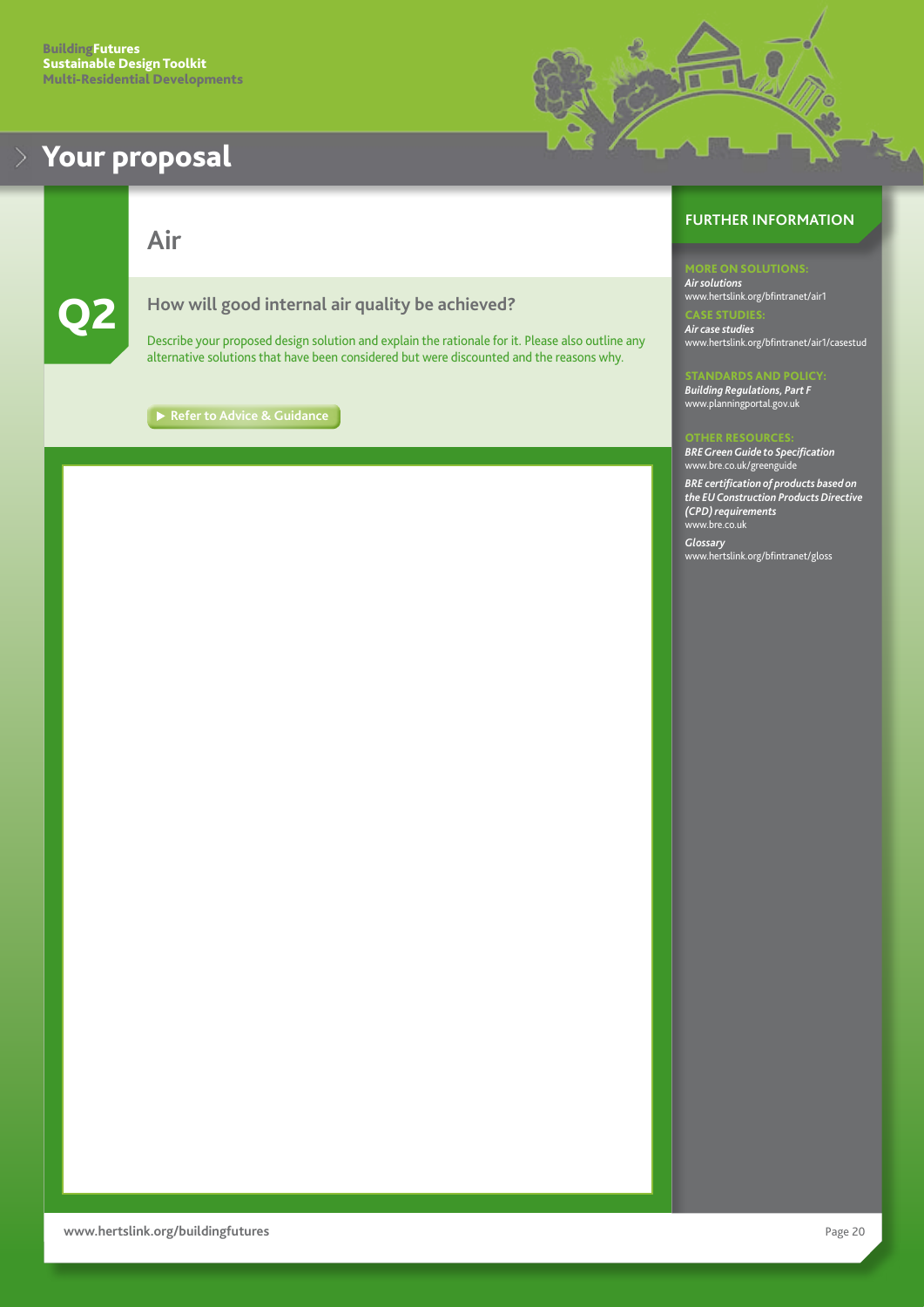

<span id="page-21-0"></span>**Noise**

### Q1 **How will construction noise be minimised?**

Describe your proposed design solution and explain the rationale for it. Please also outline any alternative solutions that have been considered but were discounted and the reasons why.

[Refer to Advice & Guidance](#page-36-0)

## **FURTHER INFORMATION**

MORE ON SOLUTIONS:

*Noise solutions* [www.hertslink.org/bfintranet/noise1/](http://www.hertslink.org/bfintranet/noise1/solutionsland/) solutionsland

CASE STUDIES: *Noise case studies* [www.hertslink.org/bfintranet/noise1/cases](http://www.hertslink.org/bfintranet/noise1/cases/)

### **OTHER RESOURC**

*Code of Considerate Practice* [www.ccscheme.org.uk](http://www.ccscheme.org.uk) *Glossary* [www.hertslink.org/bfintranet/gloss](http://www.hertslink.org/bfintranet/gloss/)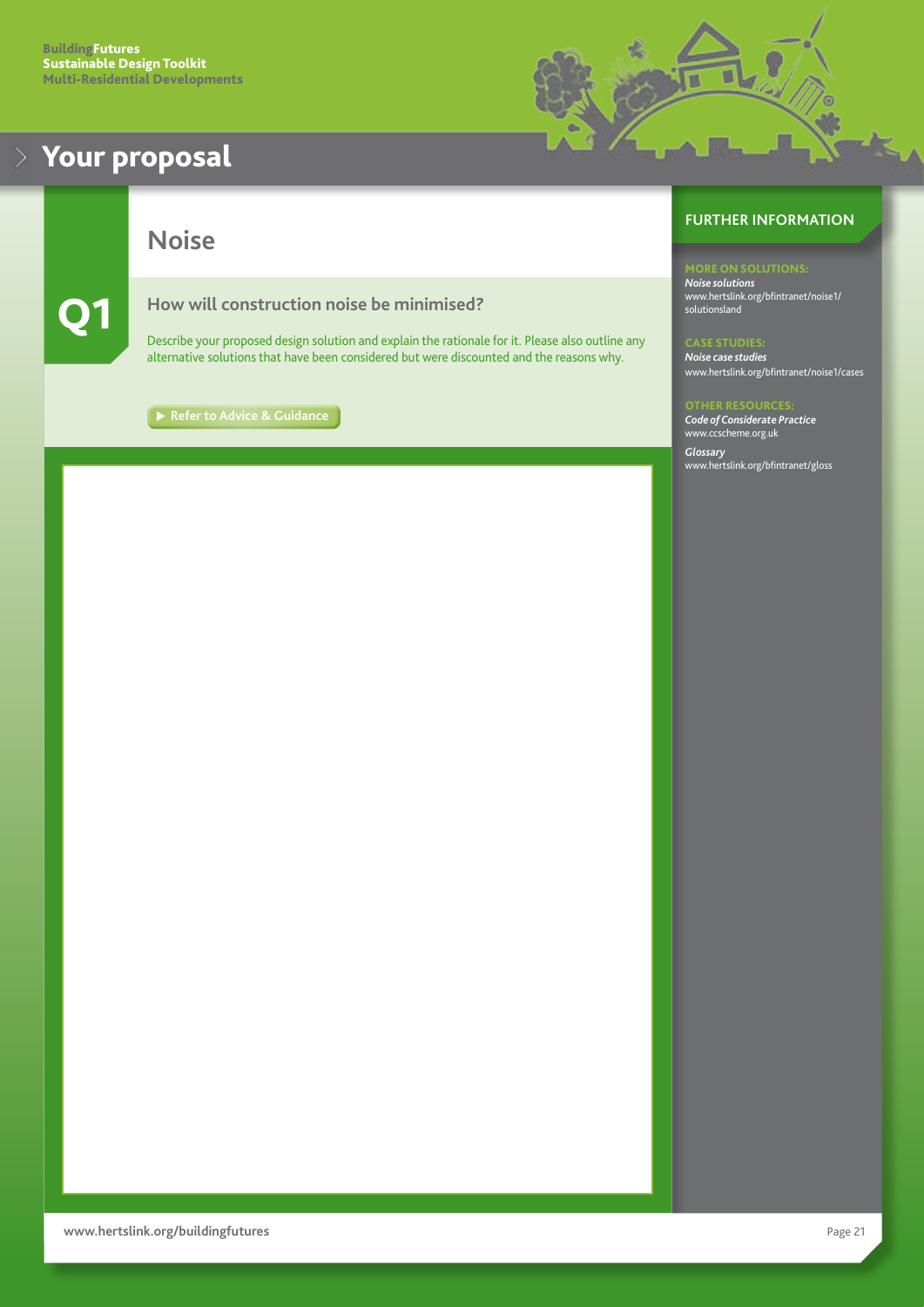<span id="page-22-0"></span>

**Noise**

Q2 **What noise attenuation measures will be incorporated into the design of the new development?**

Describe your proposed design solution and explain the rationale for it. Please also outline any alternative solutions that have been considered but were discounted and the reasons why.

**[Refer to Advice & Guidance](#page-36-0)** 

## **FURTHER INFORMATION**

*Noise solutions* [www.hertslink.org/bfintranet/noise1/](http://www.hertslink.org/bfintranet/noise1/cases/)cases

### CASE STUDIES:

۳

*Noise case studies* [www.hertslink.org/bfintranet/noise1/cases](http://www.hertslink.org/bfintranet/noise1/cases)

### STANDARDS AND POLICY:

*The The UK Government have published national technical housing standards, and optional building regulations requirements is the national standard for the sustainable design and construction of new homes* [www.planningportal.gov.uk](http://www.planningportal.gov.uk)

*Building Regulation Part E*

[www.planningportal.gov.uk](http://www.planningportal.gov.uk) *Part E Robust Details scheme - an* 

*alternative to complying with Building Regulations Part E Requirement E1* [www.robustdetails.com](http://www.robustdetails.com)

### OTHER RESOURCES:

*Specialist noise advice from the Association of Noise Consultants* [www.association-of-noise-consultants.co.uk](http://www.association-of-noise-consultants.co.uk) *Roads in Hertfordshire - Highway Design Guide* [www.hertfordshire.go](http://www.hertsdirect.org)v.uk *Green Roof Code* [www.greenroofcode.co.uk](http://www.greenroofcode.co.uk) *Living Roofs*

[livingroofs.org](http://livingroofs.org)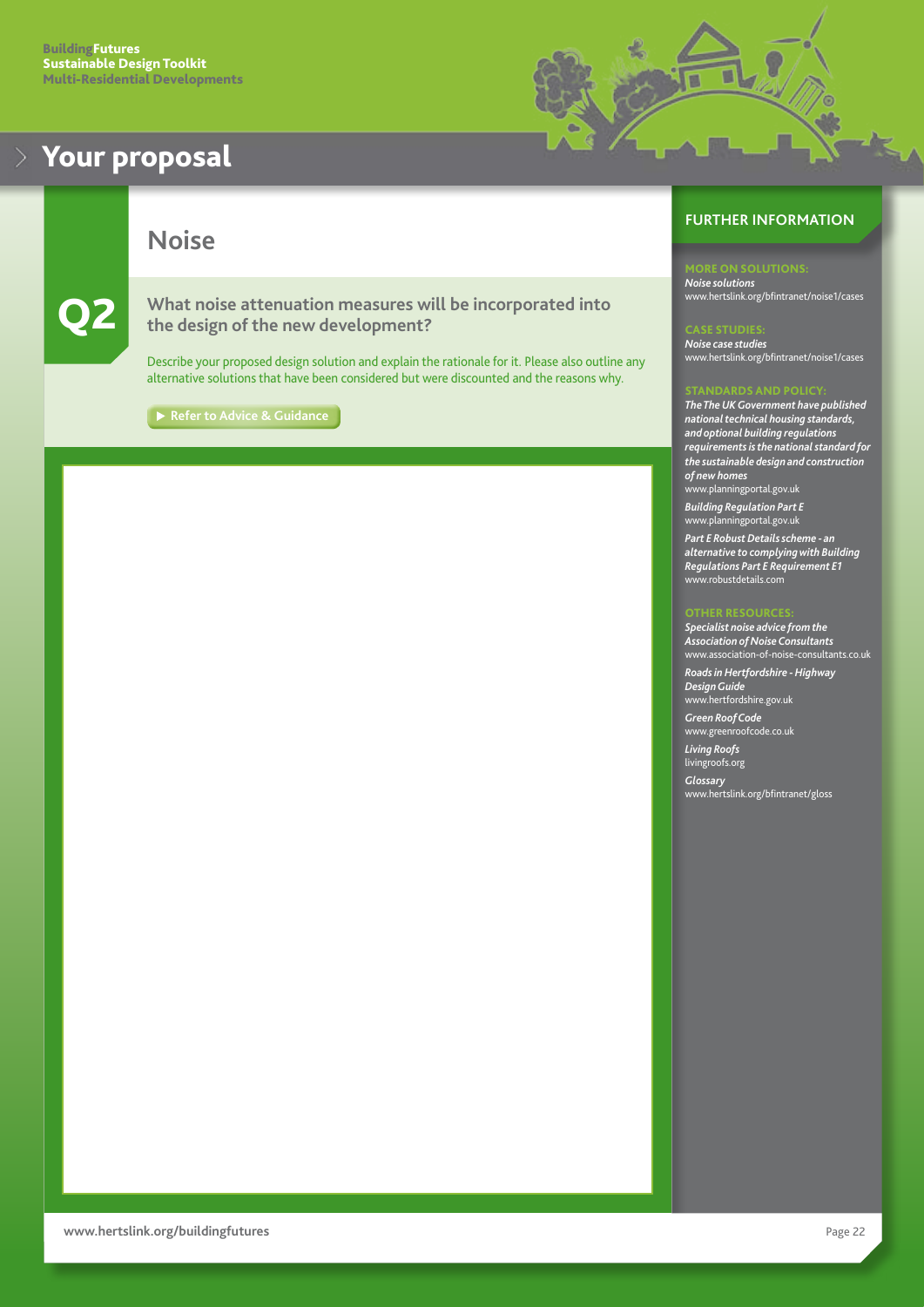

# <span id="page-23-0"></span>**Materials & Waste**



### Q1 **What sustainable materials will be used?**

Describe your proposed design solution and explain the rationale for it. Please also outline any alternative solutions that have been considered but were discounted and the reasons why.

**[Refer to Advice & Guidance](#page-37-0)**

### **FURTHER INFORMATION**

### ORE ON SOLUTIONS:

*Materials solutions* [www.hertslink.org/bfintranet/materials1](http://www.hertslink.org/bfintranet/materials1/solutions/) *Waste solutions* [www.hertslink.org/bfintranet/waste1](http://www.hertslink.org/bfintranet/waste1/solutionsland)/ solutionsland

Materials case studies *Materials case studies* [www.hertslink.org/bfintranet/materials1/](http://www.hertslink.org/bfintranet/materials1/caseland/) [caseland](http://www.hertslink.org/bfintranet/materials1/caseland/)

*Waste case studies* [www.hertslink.org/bfintranet/waste1/](http://www.hertslink.org/bfintranet/waste1/casestud/) [casestud](http://www.hertslink.org/bfintranet/waste1/casestud/)

*The UK Government have published national technical housing standards, and optional building regulations requirements* [www.gov.uk](http://www.planningportal.gov.uk)

*Whole life costing is a mandatory requirement in publicly procured projects* [www.bre.co.uk](http://www.bre.co.uk)

*The Whole Life Performance of a material is the performance of a material (or building) over a defined period of time. Typically building performance is measured over 60 years. Whole life performance takes into account capital costs; maintenance, replacement and repair costs; facilities management costs and disposal costs.*

*Methodology to calculate embodied carbon of materials, 1st edition, RICS* [www.rics.org/uk/](http://www.rics.org/uk/)

*BRE Green Guide to Specification* [www.bre.co.uk/greenguide](http://www.bre.co.uk/greenguide)

### *WRAP*

[www.wrap.org.uk](http://www.wrap.org.uk) *The Forest Stewardship Council (FSC)*

[www.fsc-uk.org/](http://www.fsc-uk.org/)

*Programme for the Endorsement of Forest Certification schemes* [www.pefc.org](http://www.pefc.org)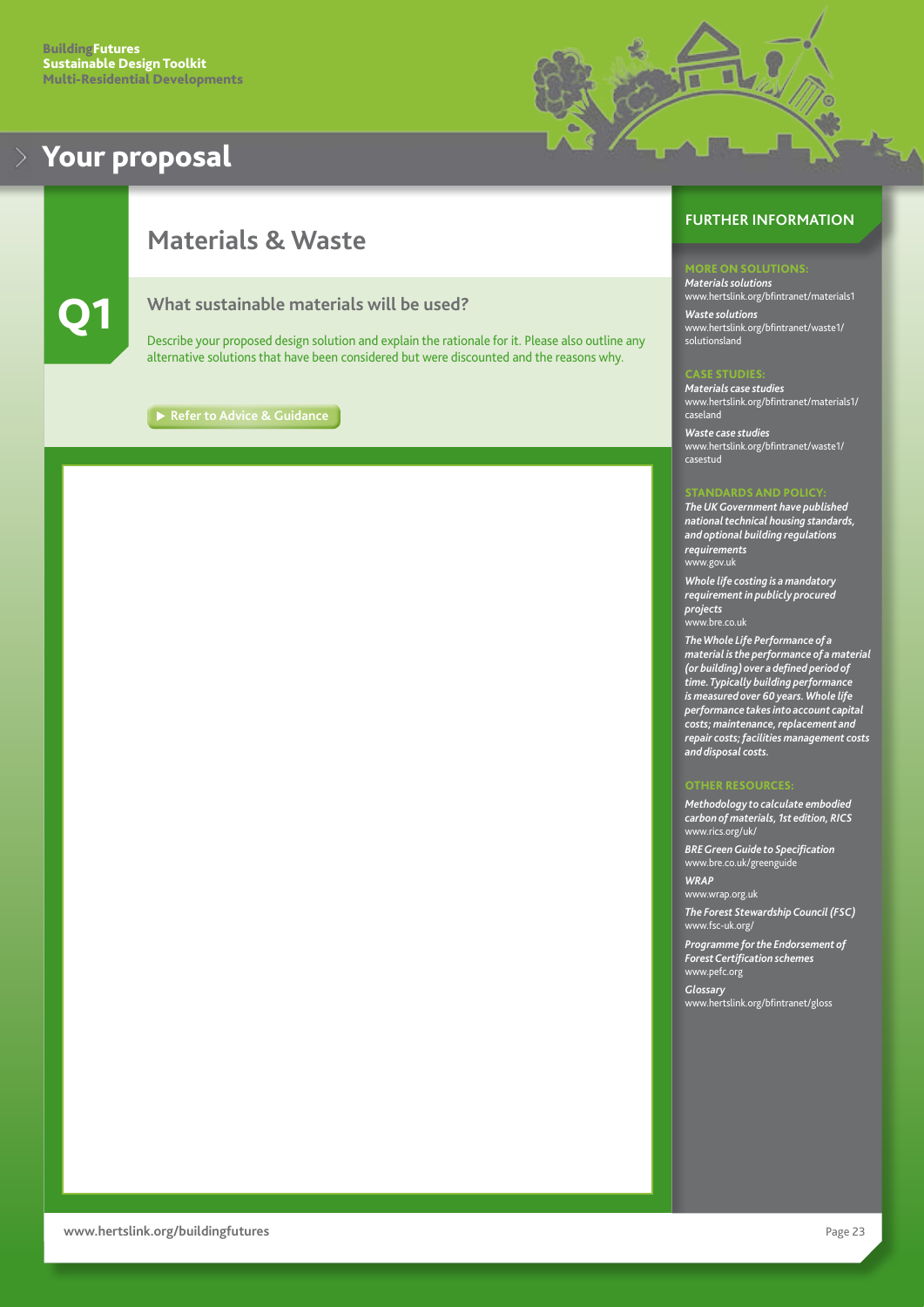

# <span id="page-24-0"></span>**Materials & Waste**



Q2 **How will the waste hierarchy be embedded into the development's construction and operation?** 

Describe your proposed design solution and explain the rationale for it. Please also outline any alternative solutions that have been considered but were discounted and the reasons why.

**[Refer to Advice & Guidance](#page-37-0)** 

### **FURTHER INFORMATION**

### ORE ON SOLUTIONS:

*Materials solutions* [www.hertslink.org/bfintranet/materials1/](http://www.hertslink.org/bfintranet/materials1/solutions/) solutions

*Waste solutions* [www.hertslink.org/bfintranet/waste1](http://www.hertslink.org/bfintranet/waste1/solutionsland)/ solutionsland

*Materials case studies* [www.hertslink.org/bfintranet/materials1/](http://www.hertslink.org/bfintranet/materials1/caseland/) [caseland](http://www.hertslink.org/bfintranet/materials1/caseland/)

*Waste case studies* [www.hertslink.org/bfintranet/waste1/](http://www.hertslink.org/bfintranet/waste1/casestud/) [casestud](http://www.hertslink.org/bfintranet/waste1/casestud/)

### STANDARDS AND POLICY:

*The The UK Government have published national technical housing standards, and optional building regulations requirements* [www.gov.uk](http://www.planningportal.gov.uk)

*Building Regulations Part M* [www.planningportal.gov.uk](http://www.planningportal.gov.uk)

*Lifetime Homes* [www.lifetimehomes.org.uk](http://www.lifetimehomes.org.uk) *Code of Considerate Practice* [www.ccscheme.org.uk](http://www.ccscheme.org.uk)

### OTHER RESOURCES:

*WRAP* [www.wrap.org.uk](http://www.wrap.org.uk)

*Hertfordshire Materials Exchange* [www.eastex.org.uk/herts/search\\_w.asp](http://www.eastex.org.uk/herts/search_w.asp)

*Environmental Product Declarations provide a summary of the environmental impact (or lifecycle assessment) of construction materials and products.* [www.bre.co.uk/page.jsp?id=1578](http://www.bre.co.uk/page.jsp?id=1578)

*Hertfordshire Waste Aware – household waste recycling and waste collection info* [www.wasteaware.org.uk](http://www.wasteaware.org.uk)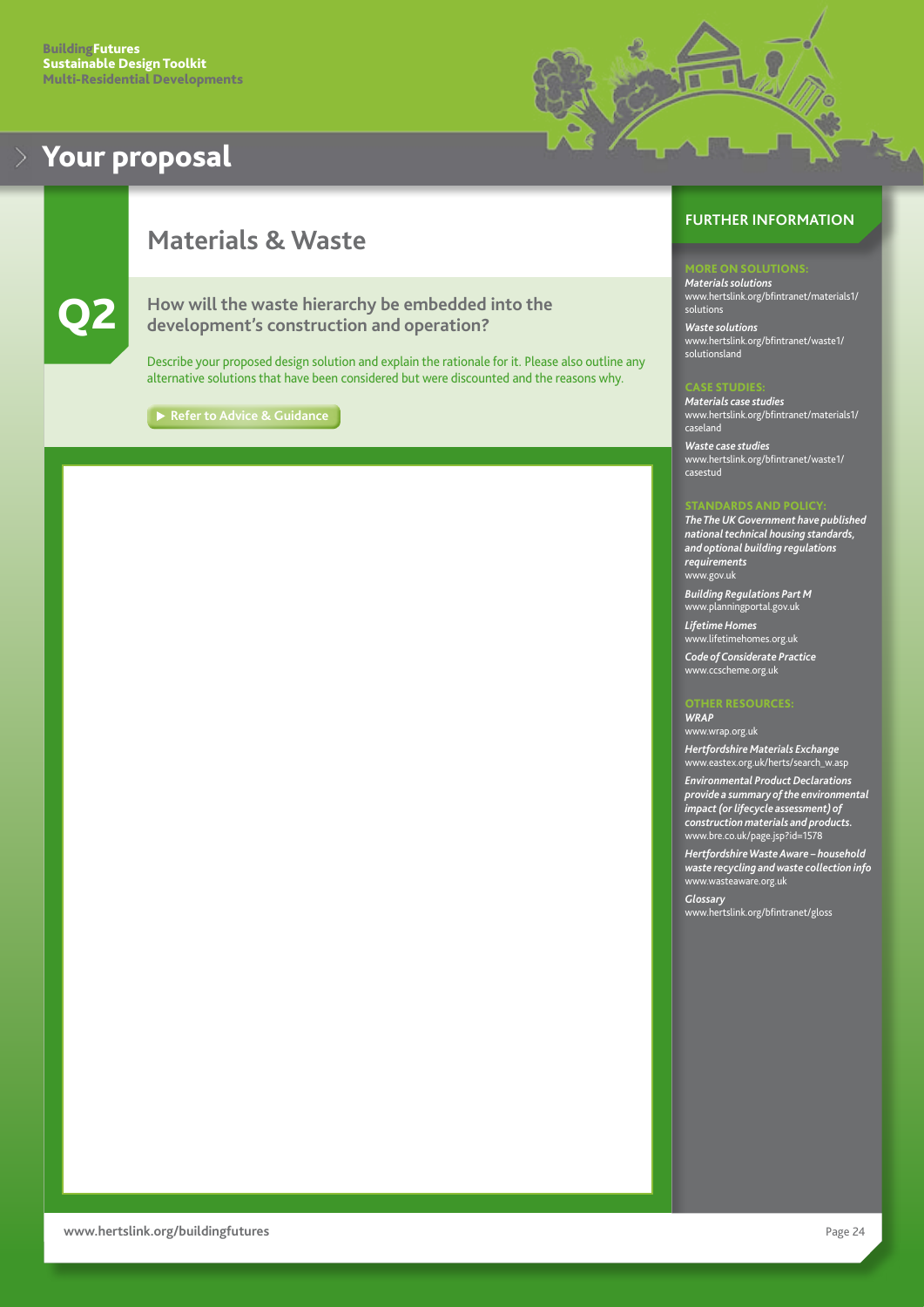# <span id="page-25-0"></span>Next Steps



# **That's it! All done.**

**Thank you for considering and responding to the above questions.**

Please use the buttons below to print or save this document.

# Save your responses

Click here to save your responses so you can print or continue working later.

# Print your responses

Click here to print only the relevant pages of this document (Pages 5-24).

# Print full document

Click here to print the full document, including Advice & Guidance notes.

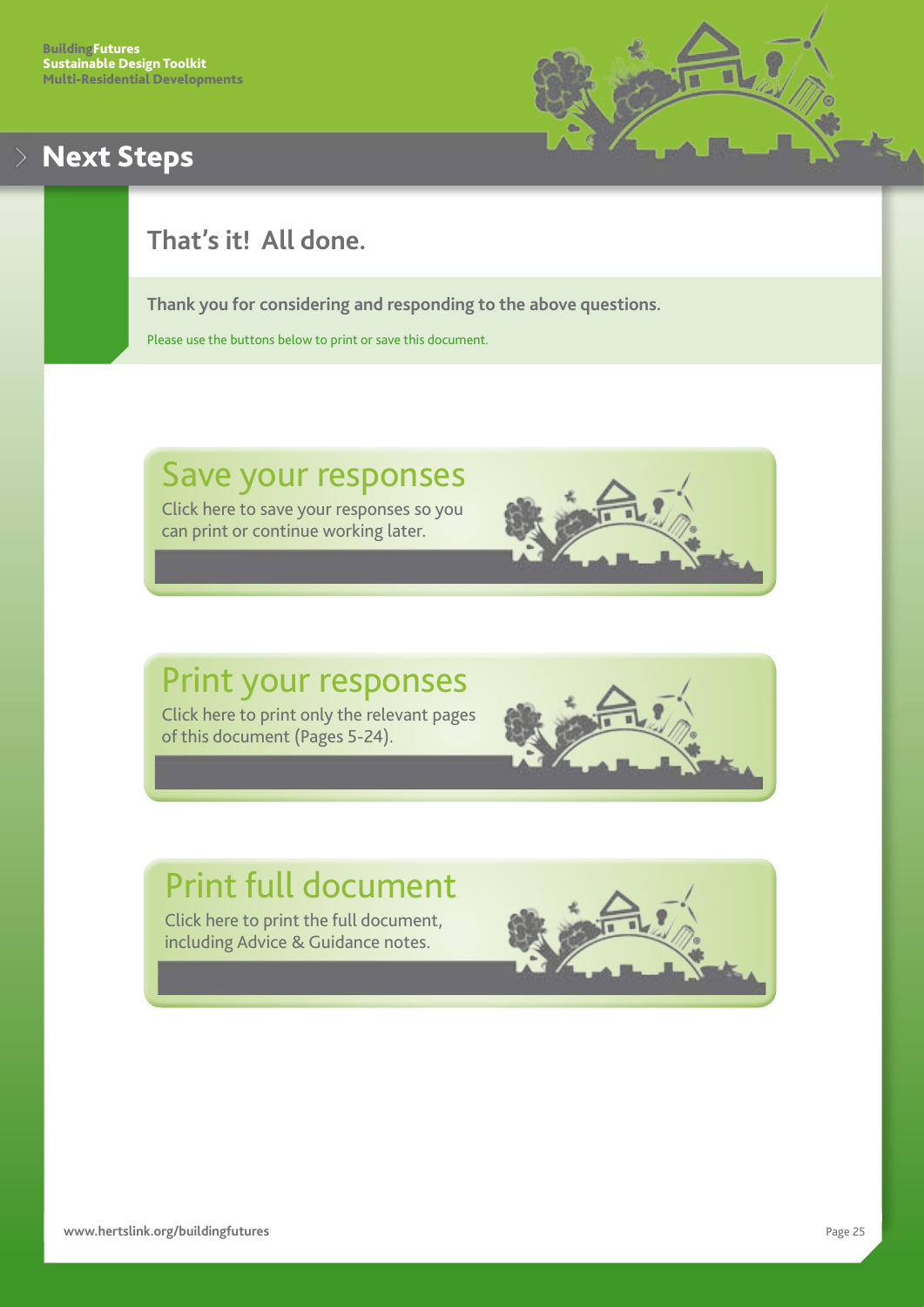

# <span id="page-26-0"></span>**Energy & Climate Change**

How will energy demand for heating, lighting and cooling be avoided?

### **[View your response to this question](#page-7-0)**

# **Advice and Guidance**

- 1 A high level of insulation and thermal mass can help maintain a stable and comfortable internal temperature during periods of very hot and cold weather.
- 2 An air tight building envelope involving careful detailing of the building fabric and junctions between building elements, such as windows and external walls will reduce air leakage and therefore heat loss. Appropriate means of ventilation must be provided.
- 3 Maximise passive solar gain and natural lighting by locating the façade of rooms which require heating and lighting within 30 degrees of South, making use of use atria and glazing, courtyards, skylights, sun catchers and sun pipes, and placing rooms requiring most heating and lighting on the southern façade.
- 4 Balance passive solar gain with appropriate solar shading to avoid summer overheating - deciduous trees and bushes, brise soleil, louvers, overhanging eaves, balconies and canopies can be effective.
- 5 Minimise windows on northern elevations or make them smaller to keep out colder northerly winds and reduce potential heat loss.
- 6 Natural and cross ventilation can be achieved using

openable windows, wind catchers and passive stack ventilation. Mechanical ventilation systems should incorporate heat recovery with the heat exchanger generally being fitted in the loft, eaves, ceiling, or utility/plant room.

- 7 Provide training and awareness programmes for facilities staff and occupiers of the building on technologies they will come into contact with. If a technology or system will be complicated or costly to use then it is likely to be inappropriate.
- 8 Information boards and electronic displays will generate interest and incentivise sustainable use of artificial heating and lighting.
- 9 Use double or triple glazed windows inert gas filled (such as argon), solar control technology, heat reflecting films and other additional options now exist to further improve the efficiency and performance of glazing.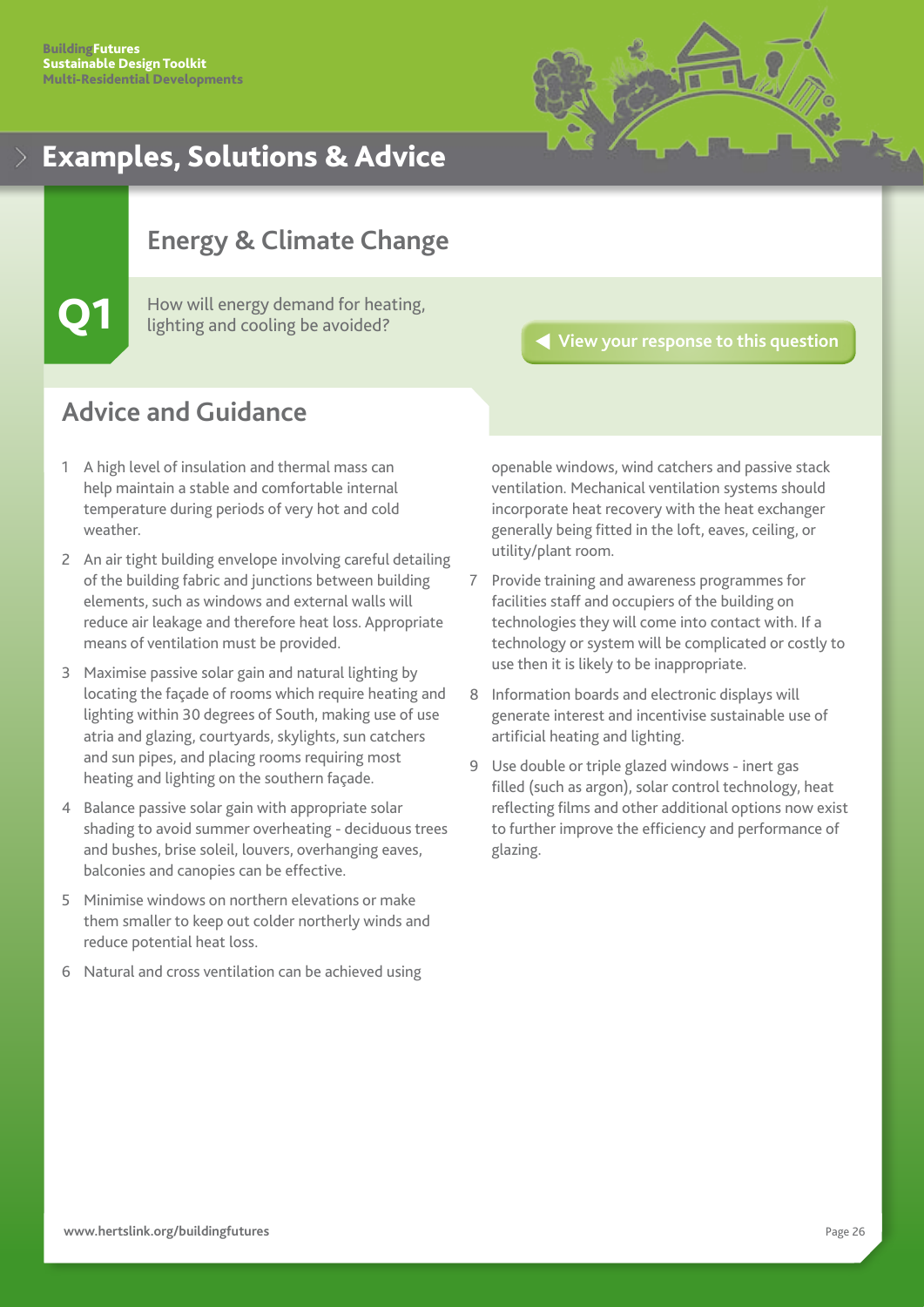

# <span id="page-27-0"></span>**Energy & Climate Change**

Q2 **What energy efficiency solutions will be used to further reduce energy demand?**

**[View your response to this question](#page-8-0)**

# **Advice and Guidance**

- 1 A building management system can automatically control and optimise lighting, heating and cooling across the building to ensure occupier comfort and efficient use of energy.
- 2 Low energy lighting and automated lighting controls should be used internally and externally.
- 3 Use variable speed fans and pumps to reduce the energy demand of plant and building services.
- 4 Ensure any new white goods being installed are AA or A+++ rated.
- 5 Ensure there is internal space, and external space where feasible, for air drying clothes.
- 6 If using gas boilers to supply heat and hot water to the building or individual units within, ensure they are high efficiency - flue gas heat recovery can also be included to further increase their efficiency.
- 7 Mechanical Ventilation with Heat Recovery ventilation systems should be pursued when passive ventilation is not feasible or appropriate. Other heat recovery technologies can be integrated into services such as air conditioning (if necessary), waste water and refrigeration.

**Where relevant, how will renewable and low carbon energy technologies be integrated into the new development?**

Q3 **[View your response to this question](#page-9-0)**

- 1 Solar Thermal Panels: Freestanding or integrated, ideally SE to SW facing at 30-45 degrees. Suitable for high usages of hot water, but back-up supply is also needed. Evacuated tube panels are generally more costly but more efficient.
- 2 Solar Photovoltaic Panels: Freestanding or integrated into SE to SW facing roofs 30-45 degrees, converting solar energy into electricity. Types of panel can be designed to match the appearance of conventional slate tiles.
- 3 Ground Source Heat Pump: Thermal ground energy is captured for space heating and hot water. They are best suited to underfloor heating or low temperature systems. They can be used to provide cooling during summer months. Require sites with enough open land.
- 4 Air Source Heat Pump: Converts low grade energy from the air outside the building into higher grade energy to be used for space heating inside.
- 5 Biomass Boilers: Burn wood and other biomass products in the form of logs,pellets or chips. Considered to be carbon neutral. The sourcing of fuel, and the provision of storage space and suitable access, should be considered carefully if the technology is to be appropriate and sustainable. The appliance will need to meet the requirements of any designated smoke control zone.
- 6 Combined Heat and Power: Uses natural gas or biomass to provide heating, hot water or electricity. Space is needed for plant and fuel storage.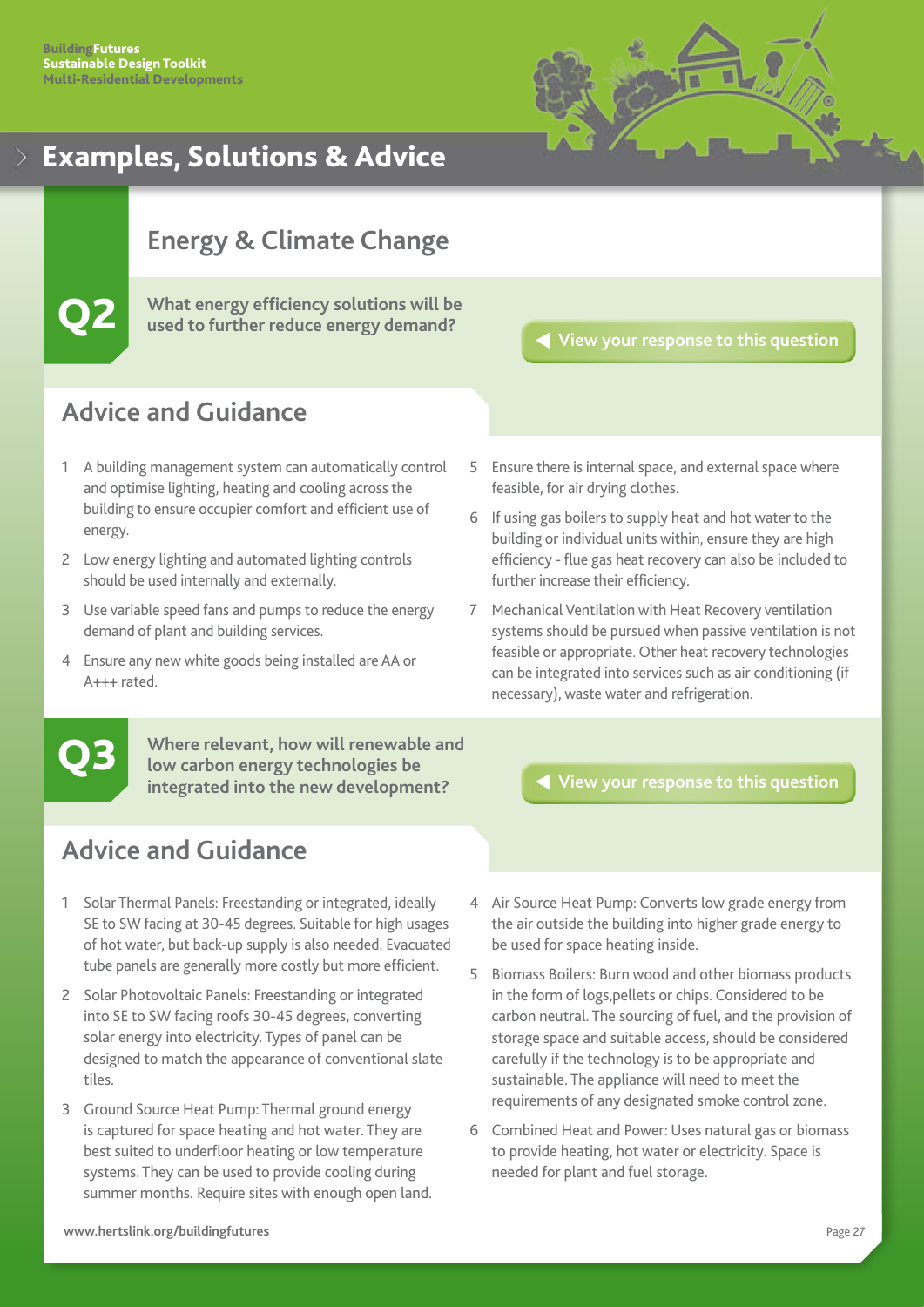

# <span id="page-28-0"></span>**Energy & Climate Change**

Q4 **How will the site and building(s) be made resilient to climate change and reduce its contribution to external overheating?**

**[View your response to this question](#page-10-0)**

- 1 Use robust and water resilient external finishes on façades that can reflect or reduce the absorption of solar energy (e.g. white render and light paint colours).
- 2 Use oversized eaves and shading devices to provide solar shading. Oversized eaves and guttering can also protect windows and façades from heavy precipitation.
- 3 Green roofs or walls work well on flatted developments and can significantly reduce the cooling load of the building.
- 4 Deciduous trees and mature soft landscaping around the building will provide shading for occupiers and building facades during the summer, and shelter from storms during winter.
- 5 Balance areas of hard surfacing with green and blue space and features to provide cooling during the summer as well as habitat for local biodiversity and valued outdoor amenity space for occupiers.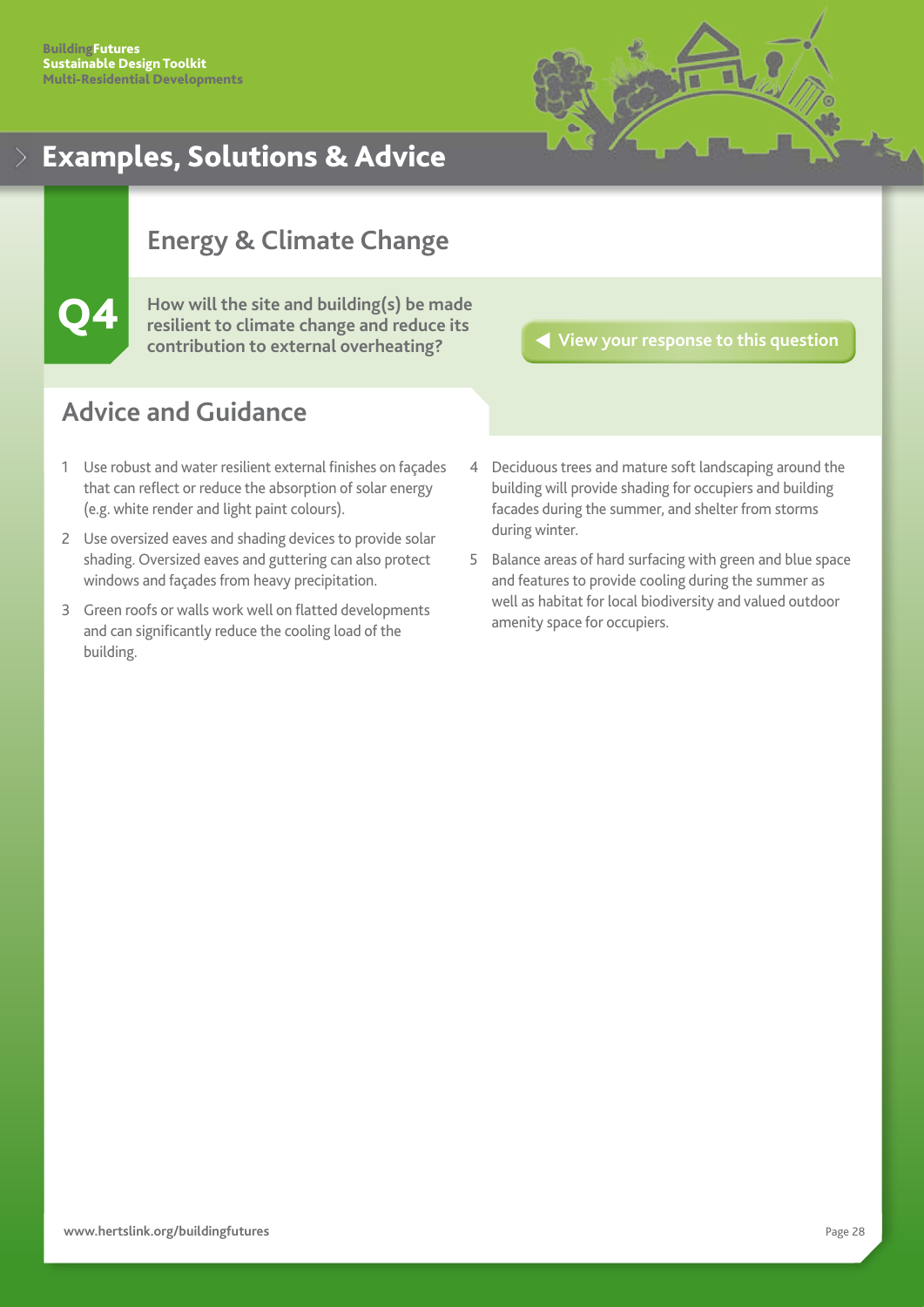

# <span id="page-29-0"></span>**Design & Safety**

Q1 **How will the design promote place making?**

# **Advice and Guidance**

- 1 Undertake a contextual analysis of the site to inform the building's design - its siting and orientation, aspect, form, scale, massing, and interaction with adjacent open space (both public and private) and buildings.
- 2 Choose an appropriate architectural response that relates well to both the character of the surrounding area and the new building's operation and role within the urban context, for example as a landmark building.
- 3 Use high quality durable materials, external finishes, and hard and soft landscaping to create a sense of place and worth.

**[View your response to this question](#page-11-0)**

- 4 Maintain and improve the visual amenity of the public realm within the development and between the site and surrounding area through appropriate siting and treatment of signage, materials choice, street furniture and soft landscaping.
- 5 Create active frontages along the interface between the development site and surrounding area to facilitate a vibrant public realm and passive surveillance of public open space.

**How will the development meet changing and different needs of occupiers and users during its lifespan? Q2** How will the development meet changing<br>and different needs of occupiers and users<br>during its lifespan?

- 1 Construction with integral wall lintels allows co-joining of units.
- 2 Open plan or flexible floor plates or lightweight, demountable internal construction allows occupiers and building owners to reconfigure room layouts and the use of space.
- 3 The new building should be robust and durable in its design and construction. Attention needs to be given to the quality of detailing to extend the lifespan of the building, ensuring that future occupiers appreciate the worth of renovating the building for other uses.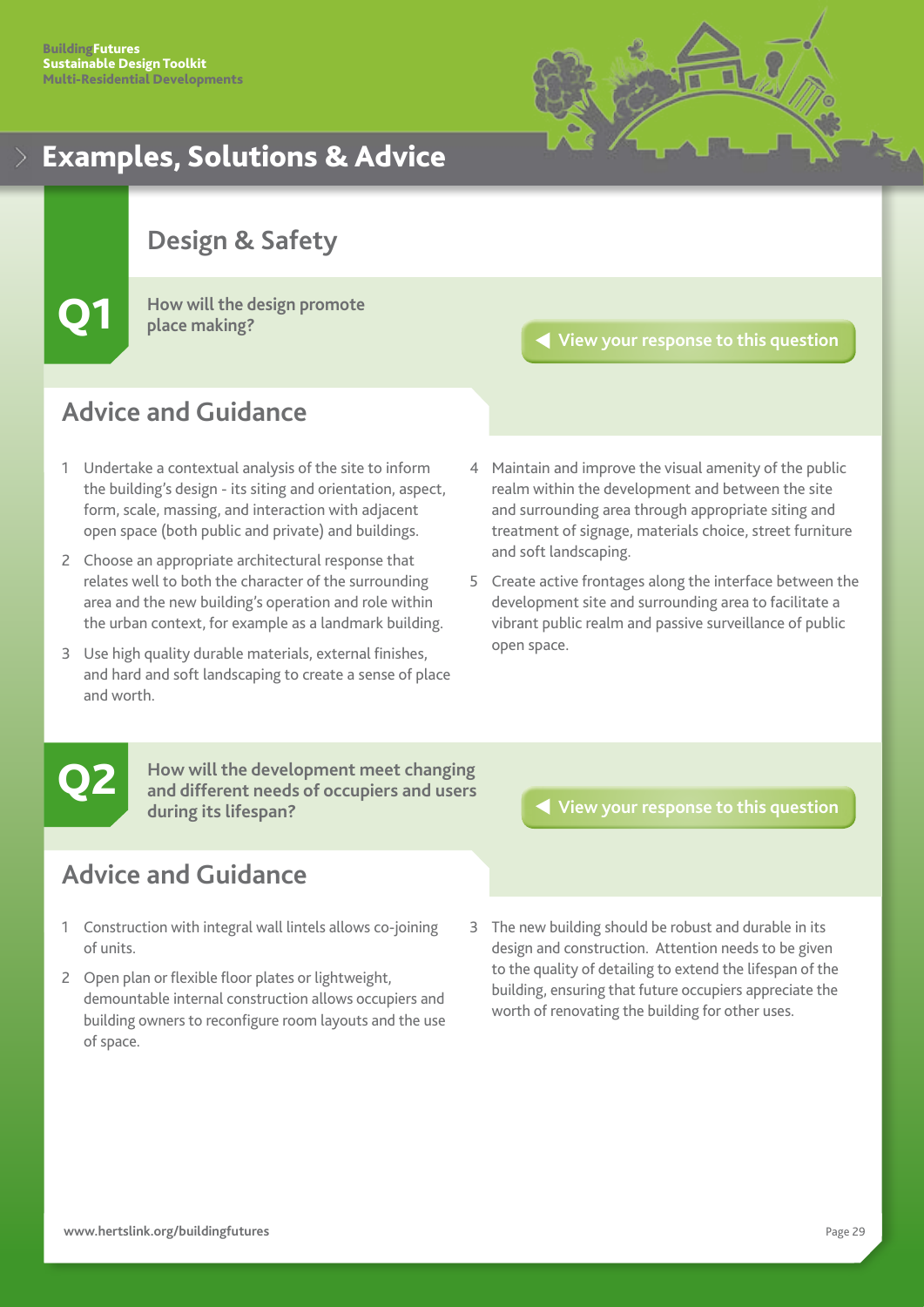

# <span id="page-30-0"></span>**Design & Safety**

Q3 **How will the design promote inclusivity, security and safety?**

# **Advice and Guidance**

- 1 Create active frontages with principal entrances fronting onto the street to enable passive surveillance and to contribute toward an active public realm.
- 2 Provide high quality internal private and communal space that feels safe and creates a sense of worth, ownership and belonging for all occupiers.
- 3 Provide adequate, safe and high quality private and communal outdoor space, and facilitate safe linkages to nearby green spaces, to promote good mental and physical health and enable informal social interaction between occupiers.
- 4 A single point of access will provide security advantages, but ensure any single entrance, and any boundary fencing or walls are not intimidating or unwelcoming.
- 5 Screening and privacy for private outdoor spaces, and a clear demarcation between public and private space.

**[View your response to this question](#page-13-0)**

- 6 Screening and secure enclosures for outdoor storage areas.
- 7 Provide lockable gates, physical boundary features and robust lockable doors and windows.
- 8 Provide adequate lighting for entrances, driveways, footpaths and car parks.
- 9 Approaches, doorways, floor levels and circulation spaces should be designed for easy access by all abilities and avoid creating trip hazards and obstacles.
- 10 Provide safe and secure cycle storage and changing facilities.
- 11 Suitably designed and located separate entrances should be created for service, delivery and emergency vehicles.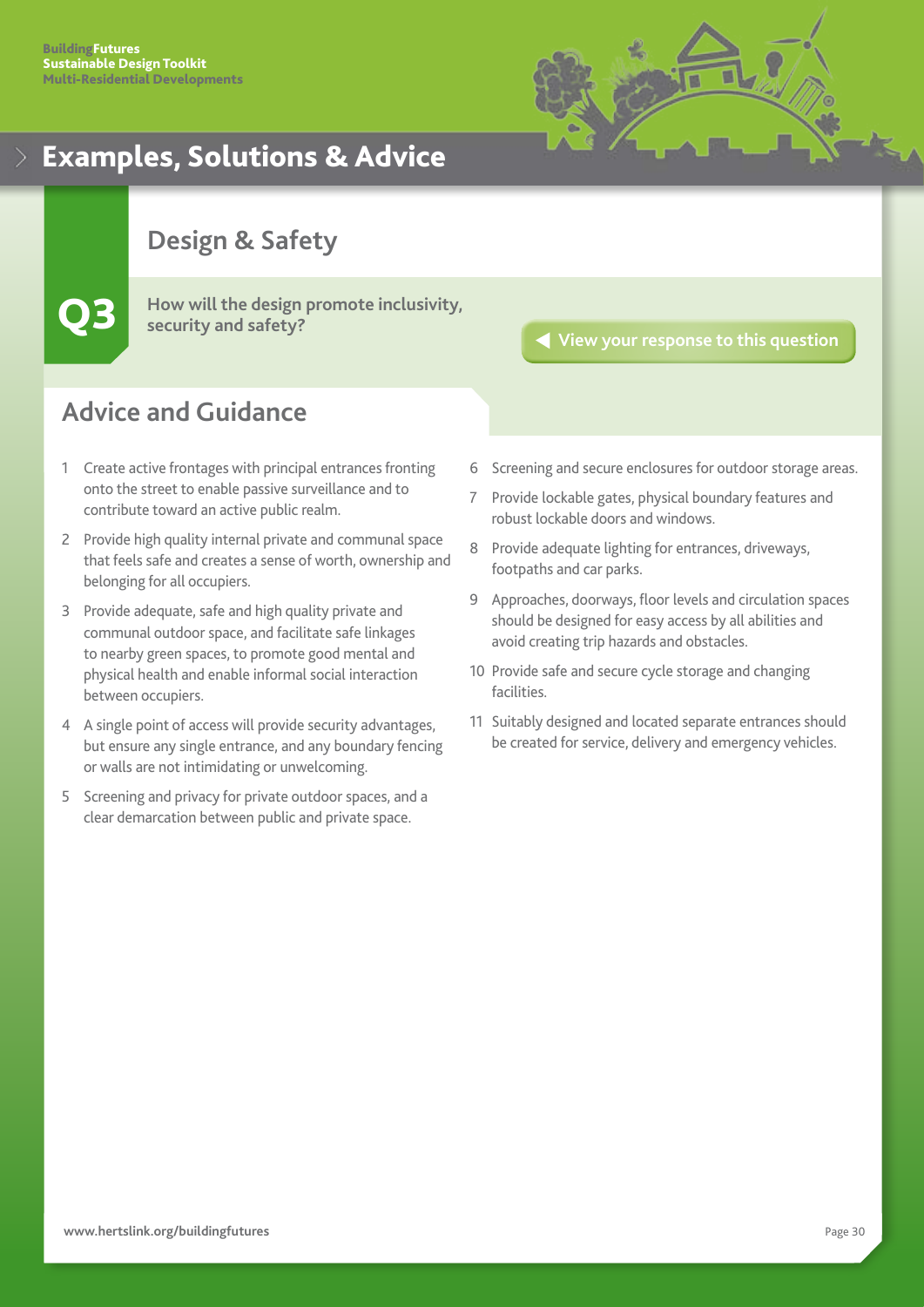

<span id="page-31-0"></span>**Water**

Q1 **How will the consumption of water be reduced?**

# **Advice and Guidance**

- 1 Use water-efficient aerated shower heads that can produce water flows that feel far higher than they actually are. Fit low flow taps to sinks and baths and dual / low volume flush toilets.
- 2 Leak detection systems which monitor mains water supply to buildings and sites can drastically reduce wastage of mains water through underground leakages.
- 3 Buildings with extensive roof areas and guttering provide opportunities for green roofs and rainwater harvesting to supply free water for flushing, washing and irrigation.
- 4 Greywater recycling systems which capture and treat waste water from wash basins, dishwashers and other appliances can also be used to provide recycled water for flushing and irrigation, offsetting demand for mains water.

**[View your response to this question](#page-14-0)**

- 5 Design landscaped areas using drought tolerant plants.
- 6 Ensure new white goods are water efficient washing machines should use less than 55 litres per cycle. Look for appliances with the Water Efficient Product Label the Waterwise Marque.
- 7 Sub-metering of mains water as well as grey/rainwater systems will allow monitoring of water consumption and further incentivise the efficient use of water.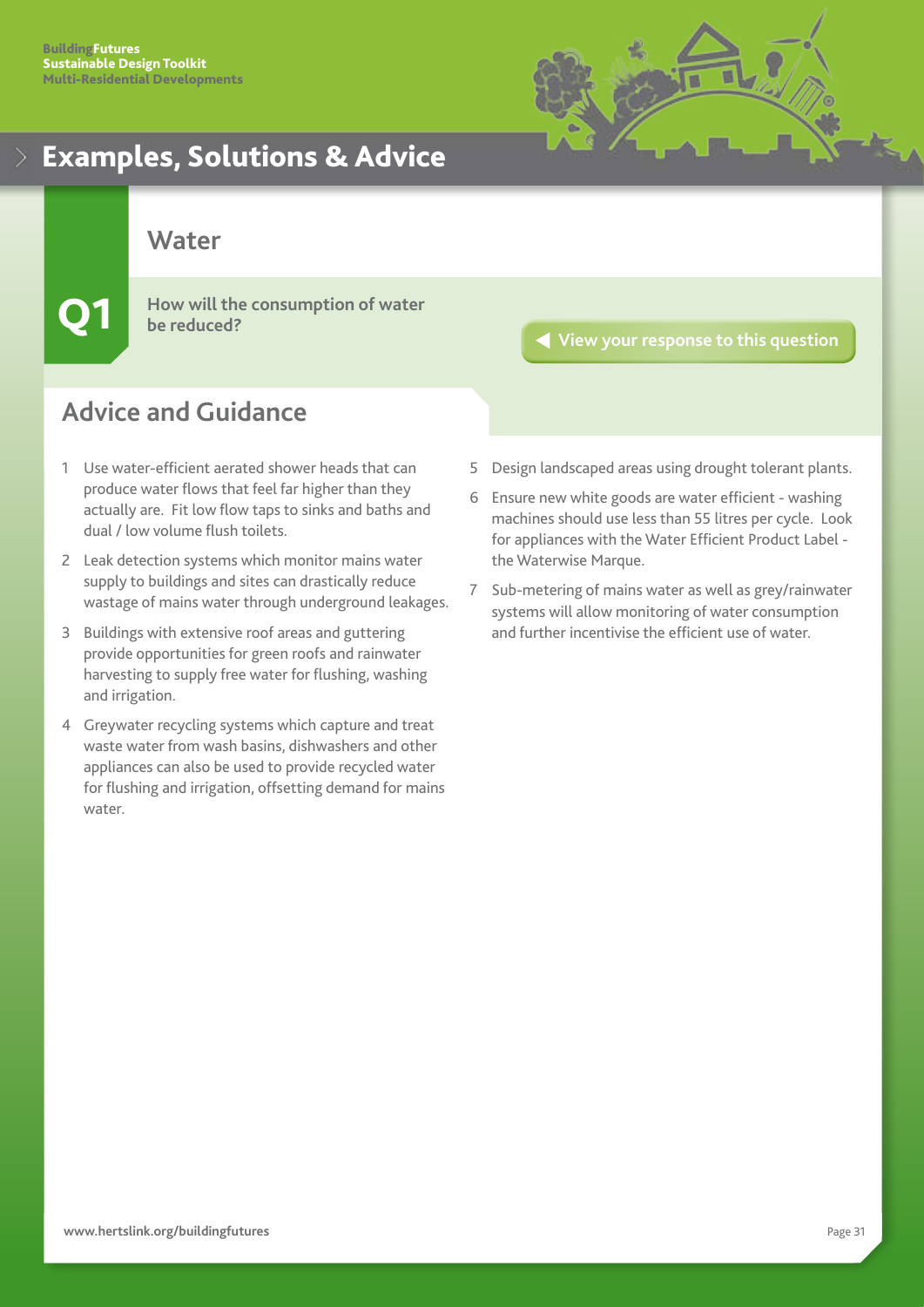

<span id="page-32-0"></span>**Water**

**Q2** How will surface water runoff from the site and building(s) be managed sustainably?

**[View your response to this question](#page-15-0)**

- 1 Rainwater harvesting can reduce the amount of water flowing into drains and offset mains water demand for washing, flushing and irrigation.
- 2 Green roofs and walls will help attenuate storm water run-off in flatted or site constrained developments.
- 3 Surface temporary flood storage and transition measures such as filter strips will attenuate and help manage surface water flooding whilst providing other benefits, such as habitat and amenity space.
- 4 Permeable paving and landscaping (e.g. grass strips, gravel or permeable tarmac instead of concrete driveways) will provide natural drainage and deter soil erosion.
- 5 Appropriate planting will provide natural drainage and deter soil erosion.
- 6 Engineered underground flood attenuation, for example under car parks, may be suitable if surface solutions such as swales and natural filter strips are inappropriate due to site constraints.
- 7 Oil interceptors or separators can be used to capture polluted run off from driveways and the highway before it is conveyed to watercourses.
- 8 Filter strips are gently sloping vegetated areas that treat runoff from adjacent impermeable areas, such as roads and footways.
- 9 Bioretention areas collect and treat water runoff before discharging it downstream or allowing infiltration to the ground below.
- 10 Infiltration basins are shallow depressions in grassy or lightly vegetated areas designed to store runoff temporarily until it infiltrates into the ground below.
- 11 Detention basins are shallow dry depressions that store water runoff for a specific duration. They are typically designed to accept additional water runoff during intense storms and to provide habitat for biodiversity.
- 12 Filter drains are deep narrow channels filled with permeable materials that filter and convey runoff to other parts of a SuDS scheme, and can be designed to allow infiltration into the ground below (infiltration trenches).
- 13 Swales are broad, shallow and grassy channels that convey or store water runoff, or allow water to infiltrate into the ground below.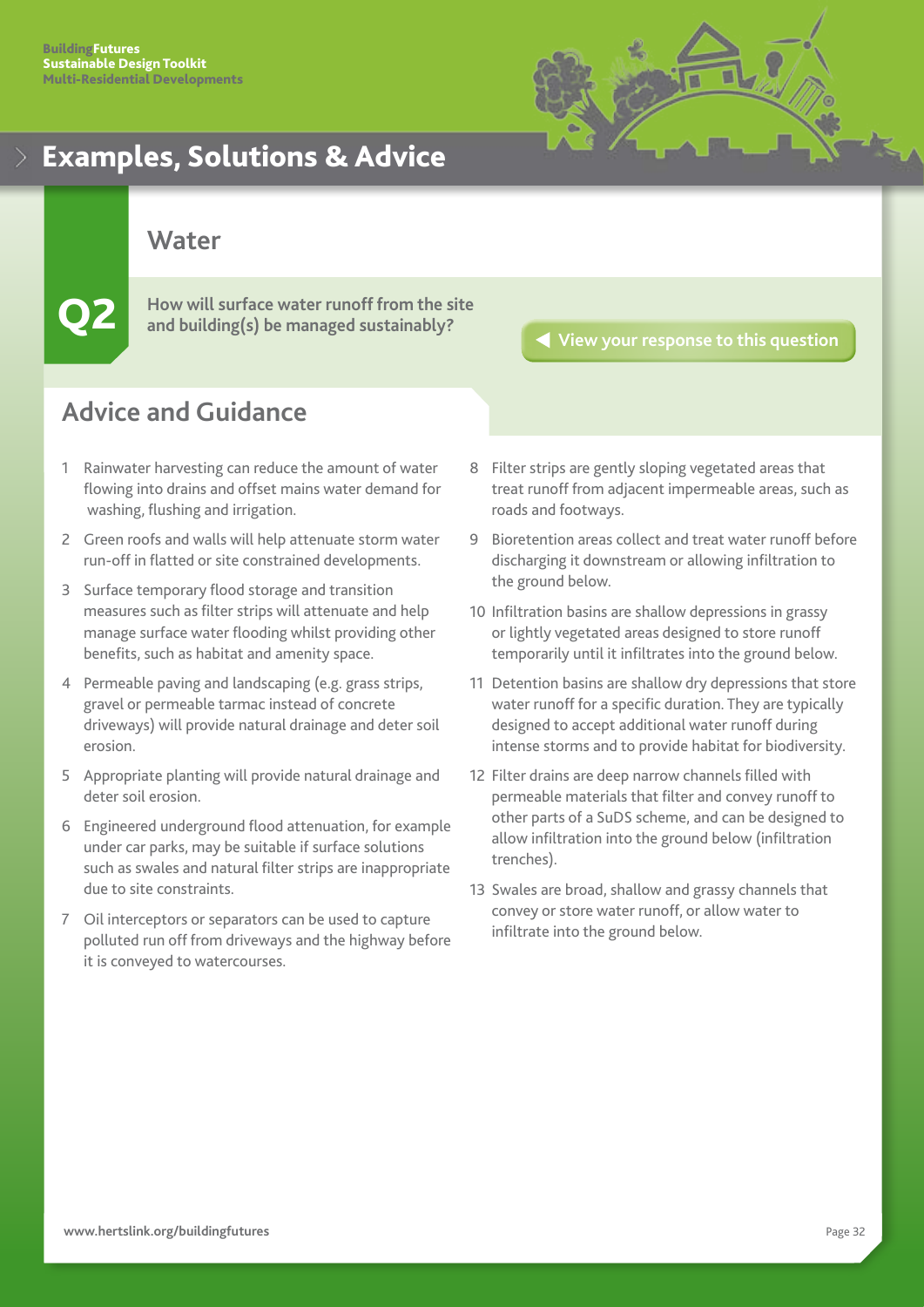

# <span id="page-33-0"></span>**Landscape & Biodiversity**

# Q1 **What measures will be taken to create, protect and enhance existing landscape features and habitats?**

**[View your response to this question](#page-16-0)**

- 1 During construction, arrange site access to avoid loss or detrimental impact on key landscape features and habitats.
- 2 During construction, provide appropriate screening or temporary landscaping to minimise noise, air and light pollution and physical impacts on the surrounding landscape and habitats.
- 3 If the site is home to protected species, such as Great Crested Newts, then special measures and requirements may need to be fulfilled. Contact your local planning department for advice.
- 4 External lighting within or adjacent to green spaces should be avoided or minimised where there are sensitive species and habitats such as bats.
- 5 Maintain valued public views from, through and to surrounding landscapes, streetscapes and townscapes.
- 6 Ecological surveys should be undertaken to inform the design, phasing and construction management of the development. Surveys will identify the ecological characteristics and what mitigation and enhancement solutions will be required to maintain or improve the ecological value of the site and surrounding area. Surveys must be carried out by a qualified professional who is a member of the Institute of Ecology and Environmental Management (IEEM) or have equivalent qualifications.
- 7 Integrate nesting, roosting and hibernating boxes/ spaces into the design of the building, as informed by the ecological survey.
- 8 Integrate green roofs planted with native grasses and wildflower species.
- 9 Create areas of new habitat that reflect the surrounding natural environment, such as species-rich grassland, hedgerows and native tree planting, and water features. They should be designed to provide stepping stones to nearby habitats, a mix of open and enclosed spaces and microclimates, and to help the development sit comfortably within its surroundings.
- 10 Provide information to occupiers that describe the makeup of green space and the benefits they provide within the development, a code of conduct for using those spaces (e.g. not to disturb certain sensitive areas or planting), and how and why green spaces are maintained (e.g. segregated areas and mowing regimes).
- 11 Phase and carry out works around seasonal patterns such as nesting, mating, foraging and hibernation which would have been identified via an ecological survey.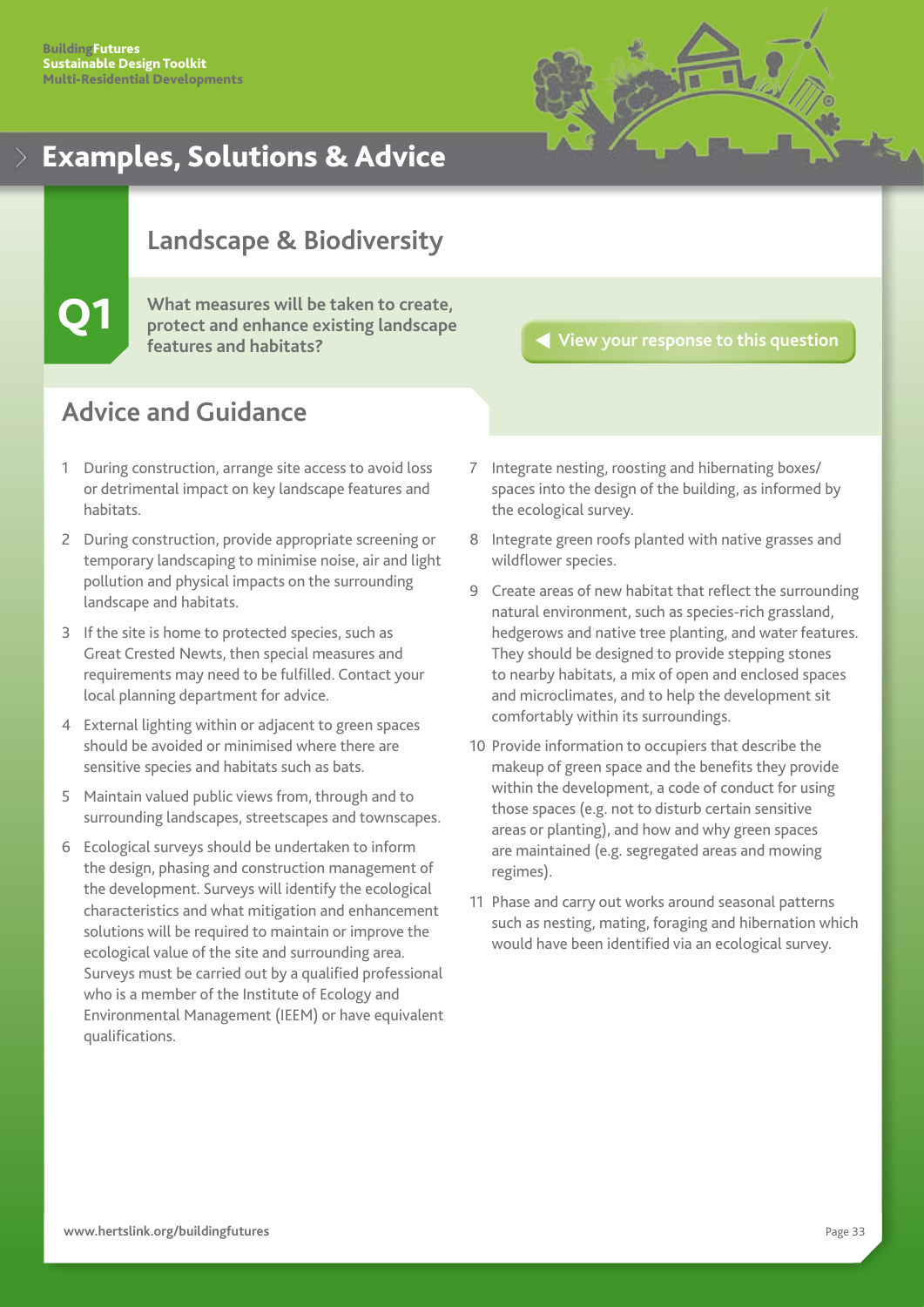

# <span id="page-34-0"></span>**Landscape & Biodiversity**

Q2 **How will any impacts on landscape and biodiversity be avoided or mitigated?**

**[View your response to this question](#page-17-0)**

# **Advice and Guidance**

- 1 Small, mixed composition, vertically complex and well sited soft landscaping schemes on smaller tight sites can create valuable habitat and biodiversity gains.
- 2 Ensure on-site identification and appropriate protection of trees and habitats within the site, or temporary relocation of habitats such as wild flower rich grassland, is carried out prior to construction works.
- 3 Retain and store topsoil removed from the site, then reuse where possible to ensure habitat continuity for local species.
- 4 Create new landforms to protect visual amenity and help integrate the development into the wider landscape.
- 5 Incorporate appropriate buffer zones, screening, fencing and boundary treatments that are in keeping with the surrounding area to protect visual amenity, mitigate harmful impacts on adjacent habitats and the wider landscape, and to provide attractive boundaries or 'edges'.
- 6 Retain and protect existing landscape features and habitats, such as individual standard trees, hedgerows and tree belts, and natural water features (e.g. ponds and ditches).

**How will the risks of ground instability due to climate change be managed?**

# **Advice and Guidance**

- 1 Heavier foundations foundations should be strong and extend deep enough below the zone in which seasonal variations in moisture content can be withstood.
- 2 Reinforcing slopes or building retaining walls to prevent or reduce landslip.
- 3 Appropriate vegetation can help to prevent soil erosion through their root network, helping to stabilise ground conditions for buildings.

Q3 **[View your response to this question](#page-18-0)**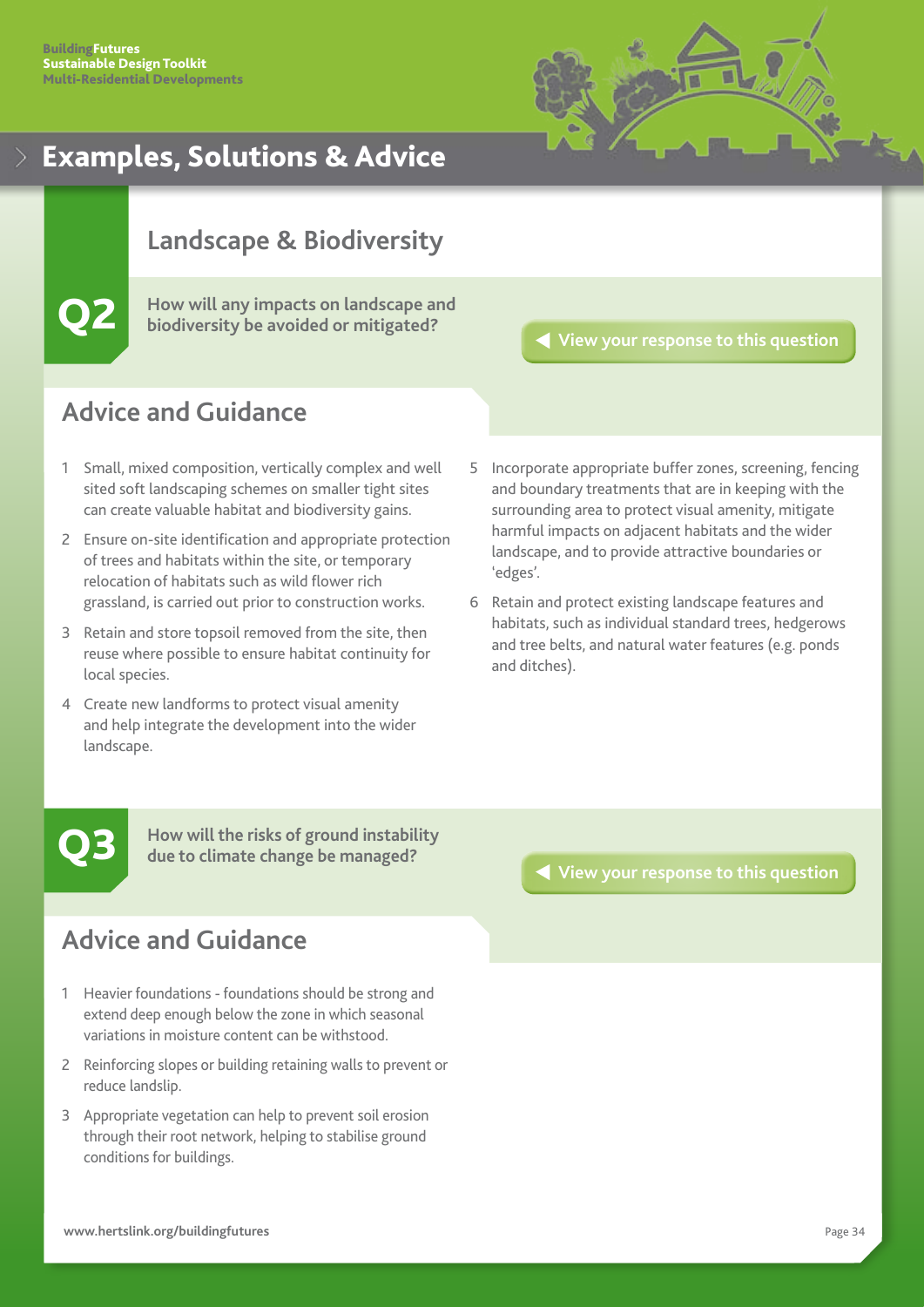

## <span id="page-35-0"></span>**Air**

Q1 **How will air pollutants, dust and other emissions arising from construction be minimised?**

## **[View your response to this question](#page-19-0)**

# **Advice and Guidance**

- 1 Wheel washing all vehicles, and dampening and sweeping roadways.
- 2 Covering vehicles and skips when loaded with material.
- 3 Dampening stock piles, and locating them to take account of the prevailing wind and sensitive receptors.
- 4 Sealing and replanting completed earthworks as early as practicable to reduce dust.
- 5 Using low emission vehicles and plant equipment (particularly on site generators).

**Q2** How will good internal air quality be achieved?<br> **Q2** achieved? **achieved?**

- 1 Use low VOC emitting materials and products, such as water or vegetable oil based paints, linoleum, and carpet made of natural materials (e.g. seagrass or wool).
- 2 Use furnishings made from solid wood instead of pressed or reconstituted wood, which are often bound with chemicals such as formaldehyde.
- 
- 3 An appropriate ventilation strategy, whether passive (e.g. cross or stack ventilation) or mechanical, should take into account neighbouring land uses as sources of potential air and noise pollution, such as industrial parks or busy roads.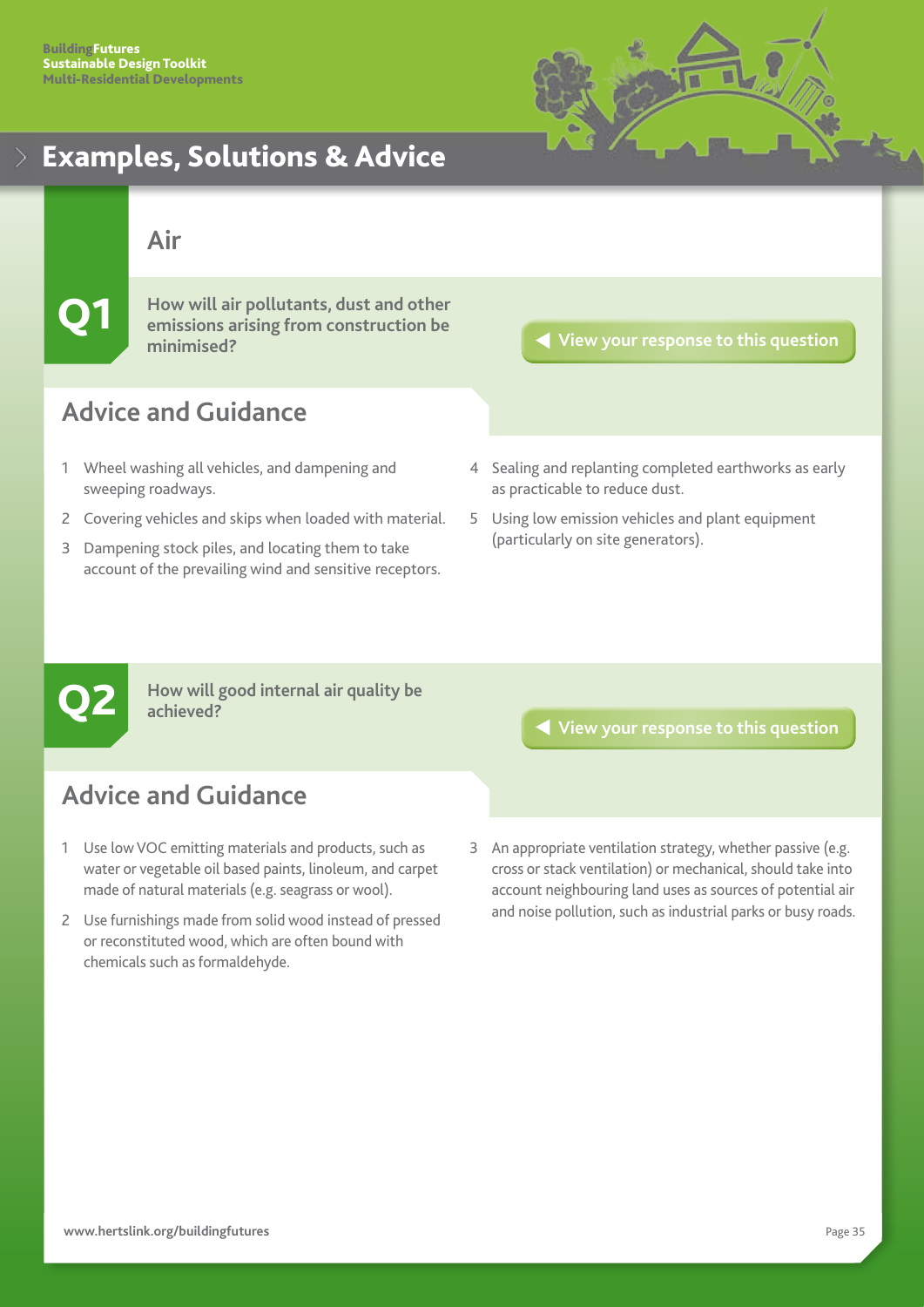

<span id="page-36-0"></span>**Noise**

Q1 **How will construction noise be minimised?**

**[View your response to this question](#page-21-0)**

# **Advice and Guidance**

- 1 Avoid site drilling wherever possible.
- 2 Keep site grinding, cutting and similar noisy activities to a minimum, and at appropriate times of the day.
- 3 Avoid vibro-compaction of the ground as much as possible.
- 4 Use off-site manufacturing where possible, such as the cutting of non-standard concrete blocks off site under controlled conditions.



**What noise attenuation measures will be incorporated into the design of the new development?**

# **Advice and Guidance**

- 1 Use sound resistant flooring and walling systems.
- 2 Thicker, heavier doors and double glazed windows will provide greater noise insulation.
- 3 Separate noise sensitive areas away from external and internal noise sources by the greatest distance possible. Position buildings or rooms which are less sensitive to noise to act as screens or baffles between noise sources and quiet areas.
- 4 Provide sound proofing for noise generating areas, e.g. plant rooms, reception areas or utility rooms to reduce noise disturbance to occupants.

## Q2 **[View your response to this question](#page-22-0)**

- 5 Position building services away from sensitive properties or opening windows.
- 6 Regular maintenance of plant and equipment will reduce vibration and noise, and optimise energy efficiency.
- 7 Use landscaping and planting to buffer and screen the development from nearby noisy land uses.